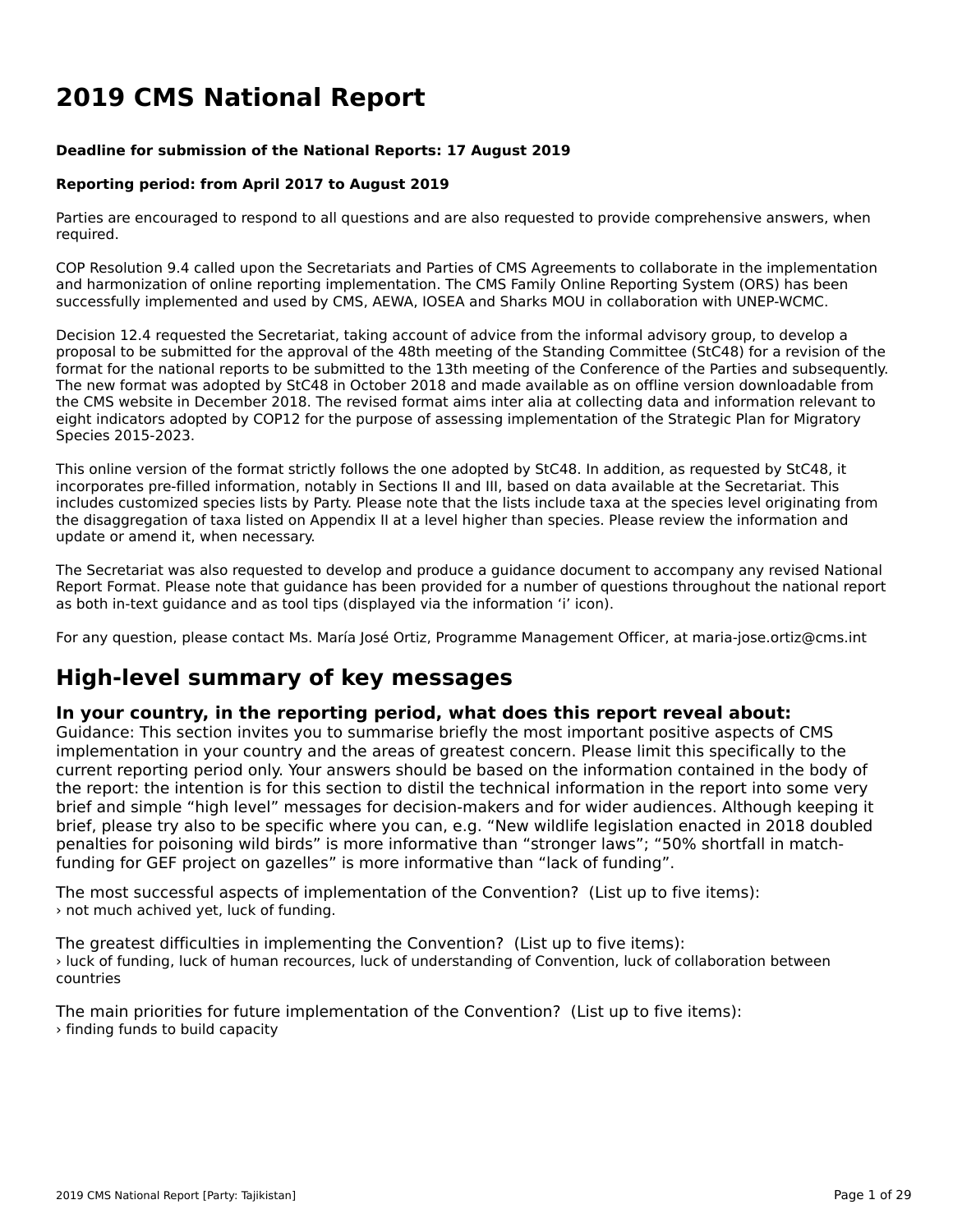### **I. Administrative Information**

Name of Contracting Party > Tajikistan

Date of entry into force of the Convention in your country (DDMMYY)  $> 01.02.2001$ 

Any territories which are excluded from the application of the Convention › no

### **Report compiler**

Name and title› Abdulkodir Maskaev

Full name of institution › Committee of the Enviromental Protection Republick of Tajikistan

Telephone › +992 93 504 9540

Email› kodir61@mail.ru

### **Designated CMS National Focal Point**

Name and title of designated Focal Point › Mr. Maskaev Abdulkodirkhon, Head

Full name of institution› Department of State Control and Protection of Floraand Fauna

Mailing address › Committee on Environmental Protection5/L Shamsi Str Dushanbe

Telephone › (+992) 935049540

Email › kodir61@mail.ru

### **Representative on the Scientific Council**

Name and title› Mr. Khalil Karimov

Full name of institution › Head of the State Enterprise of Natural Protected Areas of Committee of Environmental Protection (CEP) or committee or Environmental Protection (CEP)<br>Under the Government of the Republic of Tajikistan

Mailing address › 62, Drujba Narodov Str. 734025 Dushanbe **TAJIKISTAN** 

Telephone › + 992 933 011 014

Email › khalil.karimov@gmail.com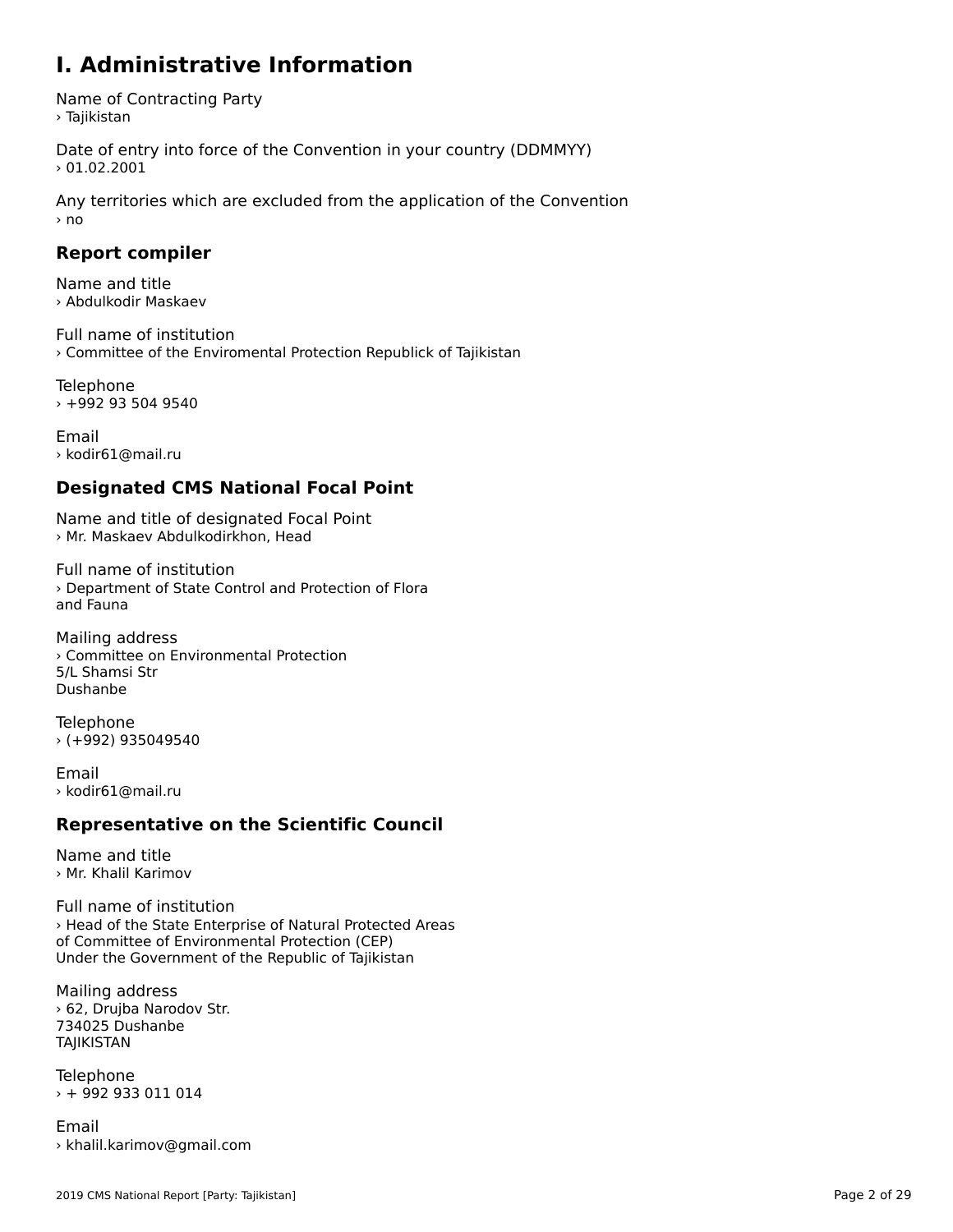## **II. Accession/Ratification of CMS Agreements/MOUs**

Please confirm the status of your country's participation in the following Agreements/MOUs, and indicate any updates or corrections required:

any apaaces of correctiv<br>Please select only one option

 $\Psi$  Yes, the lists are correct and up to date<br> $\Psi$  Yes, the lists are correct and up to date

 $\Box$  No, updates or corrections are required, as follows:

Updates or corrections:

Country participation in Agreements/MOUs:

Please select only one per line

|                                                   | Party/Signato<br>ry      | Range State, but not a<br>Party/Signatory | <b>Not applicable</b><br>(= not a Range State) |
|---------------------------------------------------|--------------------------|-------------------------------------------|------------------------------------------------|
| Western African Aquatic<br>Mammals                | $\Box$                   | $\Box$                                    | □                                              |
| West African Elephants                            | $\Box$                   | $\Box$                                    | $\Box$                                         |
| Wadden Sea Seals                                  | $\Box$                   | $\Box$                                    | $\Box$                                         |
| Southern South American<br><b>Grassland Birds</b> | $\Box$                   | $\Box$                                    | $\Box$                                         |
| South Andean Huemul                               | $\Box$                   | $\Box$                                    | $\Box$                                         |
| Slender-billed Curlew                             | $\Box$                   | $\Box$                                    | $\Box$                                         |
| Siberian Crane                                    | $\Box$                   | $\Box$                                    | $\Box$                                         |
| Sharks                                            | $\Box$                   | $\Box$                                    | $\Box$                                         |
| Saiga Antelope                                    | $\Box$                   | $\Box$                                    | □                                              |
| Ruddy-headed Goose                                | $\Box$                   | $\Box$                                    | $\Box$                                         |
| Pacific Islands Cetaceans                         | $\Box$                   | $\Box$                                    | $\Box$                                         |
| Monk Seal in the Atlantic                         | $\Box$                   | $\Box$                                    | $\Box$                                         |
| Middle-European Great<br><b>Bustard</b>           | $\Box$                   | $\Box$                                    | □                                              |
| <b>IOSEA Marine Turtles</b>                       | $\Box$                   | $\Box$                                    | $\Box$                                         |
| High Andean Flamingos                             | $\Box$                   | $\Box$                                    | $\Box$                                         |
| Gorilla Agreement                                 | $\Box$                   | $\Box$                                    | $\Box$                                         |
| <b>EUROBATS</b>                                   | $\Box$                   | $\Box$                                    | $\Box$                                         |
| Dugong                                            | $\Box$                   | $\Box$                                    | $\Box$                                         |
| <b>Bukhara Deer</b>                               | $\overline{\mathcal{L}}$ | $\Box$                                    | □                                              |
| Birds of Prey (Raptors)                           | $\Box$                   | $\overline{\checkmark}$                   | $\Box$                                         |
| <b>Atlantic Turtles</b>                           | □                        | $\Box$                                    | □                                              |
| ASCOBANS                                          | $\Box$                   | $\Box$                                    | $\Box$                                         |
| Aquatic Warbler                                   | $\hfill \square$         | $\Box$                                    | $\Box$                                         |
| AEWA                                              | $\hfill \square$         | $\Box$                                    | $\Box$                                         |
| <b>ACCOBAMS</b>                                   | $\hfill \square$         | $\hfill \square$                          | $\Box$                                         |
| <b>ACAP</b>                                       | $\Box$                   | $\Box$                                    | $\Box$                                         |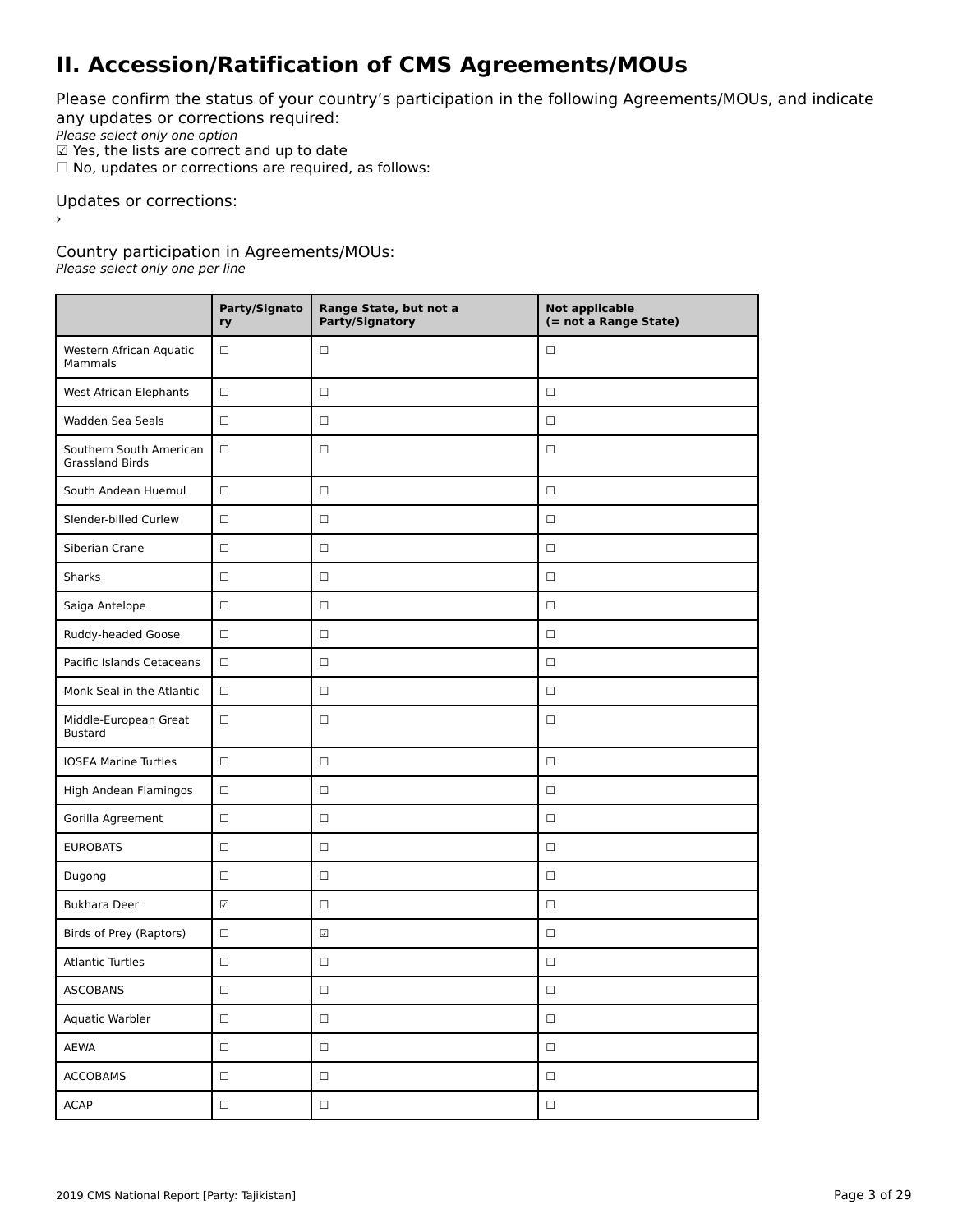# **III. Species on the Convention Appendices**

Please confirm that the Excel file linked to below correctly identifies the Appendix I species for which the

Please download the Appendix I species occurrence list for your country [here](http://tinyurl.com/y3yendbg).

Guidance: Article I(1)(h) of the Convention defines when a country is a Range State for a species, by reference also to the definition of "range" in Article I(1)(f). The latter refers to all the areas that a migratory species inhabits, stays in the deminion of Tange in Article ((1)(1). The facter felers to an the areas that a migratory species imfabits, stays in<br>temporarily, crosses or overflies at any time on its normal migration route. In adopting the current f reports, the Standing Committee was aware that there are occasional cases where it may be difficult to determine what is a "normal" migration route, and for example to distinguish this from aberrant or vagrant occurrences. This what is a "hormal" migration route, and for example to distinguish this nonraberrant or vagrant occurrences. Th<br>issue has been identified for possible examination in the future by the Sessional Committee of the CMS Scienti Council. In the meantime, if in doubt, please make the interpretation that you think will best serve the wider aims of the Convention. A note on the application of the Convention to Overseas Territories/Autonomous Regions of Parties can the convention. A note on the application of the convention to Overseas Territories/Adtonomous Re<br>be found at https://www.cms.int/sites/default/files/instrument/territories\_reservations%202015.pdf.

References throughout this report format to "species" should be taken to include subspecies where an Appendix to the References unbugnout this report format to "species" should be t<br>Convention so provides, or where the context otherwise requires.

Please select only one option

☑ Yes the file is correct and up to date (please upload the file as your confirmation of this, and include any comments $\Xi$  ies the nie is correct and up to date (please<br>you may wish in respect of individual species)

you may wish in respect of mulvidual species)<br>□ No, amendments are needed and these are specified in the amended version of the Excel file provided (please  $\square$  ivo, amendments are needed and these are specified in the<br>upload the amended file using the attachment button below).

Please confirm that the Excel file linked to below correctly identifies the Appendix II species for which the

Please download the Appendix II species occurrence list for your country [here](http://tinyurl.com/y3yendbg).

Guidance: See the guidance note in question III.1 concerning the interpretation of "Range State". Please select only one option

Please select only one option<br>☑ Yes the file is correct and up to date (please upload the file as your confirmation of this, and include any comments you may wish in respect of individual species)

☐ No, amendments are needed and these are specified in the amended version of the Excel file provided (please upload the amended file using the attachment button below).upload the amended file using the attachment button below).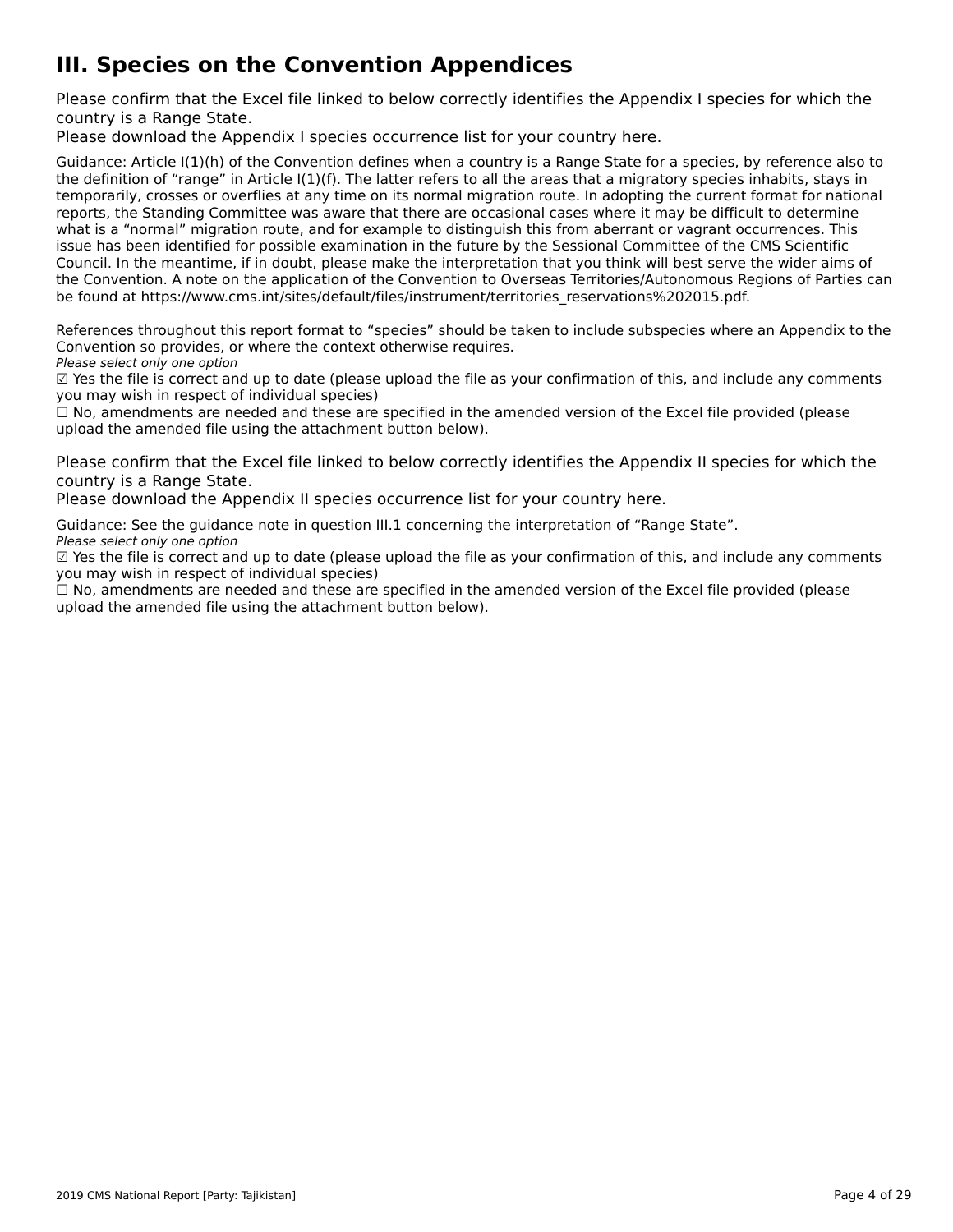## **IV. Legal Prohibition of the Taking of Appendix I Species**

Is the taking of Appendix I species prohibited by national or territorial legislation in accordance with CMS

Please select only one option Prease select only one option<br>□ Yes for all Appendix I species

 $\Box$  Yes for some species

□ Tes for some species<br>□ Yes for part of the country, or a particular territory or territories

 $\boxdot$  No

Please identify the legal statute(s) concerned

**Exceptions**: Where the taking of Appendix I species is prohibited by national legislation, have any exceptions been granted to the prohibition?<br>Please select only one option

☐ Yes

☐ No

If yes, please indicate in the Excel file linked to below which species, which reasons among those in CMS Article III(5) (a)-(d) justify the exception, any temporal or spatial limitations applying to the exception, and the nature of the "extraordinary circumstances" that make the exception necessary.

Please download the list of species [here](http://tinyurl.com/y66dcyte), select all that apply and upload the amended file using the attachment button below.

Guidance: According to Article III(5) of the Convention, exceptions to a legal prohibition against taking of Appendix I species can only be made for one (or more) of the reasons specified in sub-paragraphs (a)-(d) of that Article. For any species can only be made for one (or more) or the reasons specified in sub-paragraphs (a)-(u) or that Article. For any<br>species you list in this table, therefore, you must identify (in the second column of the table in the species you ust in this table, therefore, you must identify (in the second column of the table in the Excernie) at le<br>one of the reasons that justify the exception relating to that species. In any case where you identify r applying, please explain (in the third column) the nature of the "extraordinary circumstances" involved. According to Article III(5), exceptions granted for any of the four reasons must also be "precise as to content and limited in space and time". Please therefore state what the specific mandatory space and time limitations are, in each case, using the and time. The ase therefore state what the specific manuatory space and time immetions are, in each case, using the<br>third column; and indicate the date on which each exception was notified to the Secretariat in accordance  $III(7)$ .

Please indicate in the Excel file linked to below the species for which taking is prohibited.

Please download the list of species [here](http://tinyurl.com/y4drhzs6), select all that apply and upload the amended file using the attachment button below.

Please identify the legal statute(s) concerned

**Exceptions**: Where the taking of Appendix I species is prohibited by national legislation, have any exceptions been granted to the prohibition?**Please select only one option** □ Yes<br>□ No

If yes, please indicate in the Excel file linked to below which species, which reasons among those in CMS n yes, please indicate in the Exception, any temporal or spatial limitations applying to the exception, and<br>Article III(5) (a)-(d) justify the exception, any temporal or spatial limitations applying to the exception, and the nature of the "extraordinary circumstances" that make the exception necessary.

Please download the list of species [here](http://tinyurl.com/y66dcyte), select all that apply and upload the amended file using the attachment button below.

Guidance: According to Article III(5) of the Convention, exceptions to a legal prohibition against taking of Appendix I species can only be made for one (or more) of the reasons specified in sub-paragraphs (a)-(d) of that Article. For any species can only be made for one (or more) or the reasons specified in sub-paragraphs (a)-(u) or that Article. For any<br>species you list in this table, therefore, you must identify (in the second column of the table in the species you ust in this table, therefore, you must identify (in the second column of the table in the Excernie) at le<br>one of the reasons that justify the exception relating to that species. In any case where you identify r applying, please explain (in the third column) the nature of the "extraordinary circumstances" involved. According to Article III(5), exceptions granted for any of the four reasons must also be "precise as to content and limited in space and time". Please therefore state what the specific mandatory space and time limitations are, in each case, using the and time. The ase therefore state what the specific manuatory space and time immetions are, in each case, using the<br>third column; and indicate the date on which each exception was notified to the Secretariat in accordance  $III(7)$ .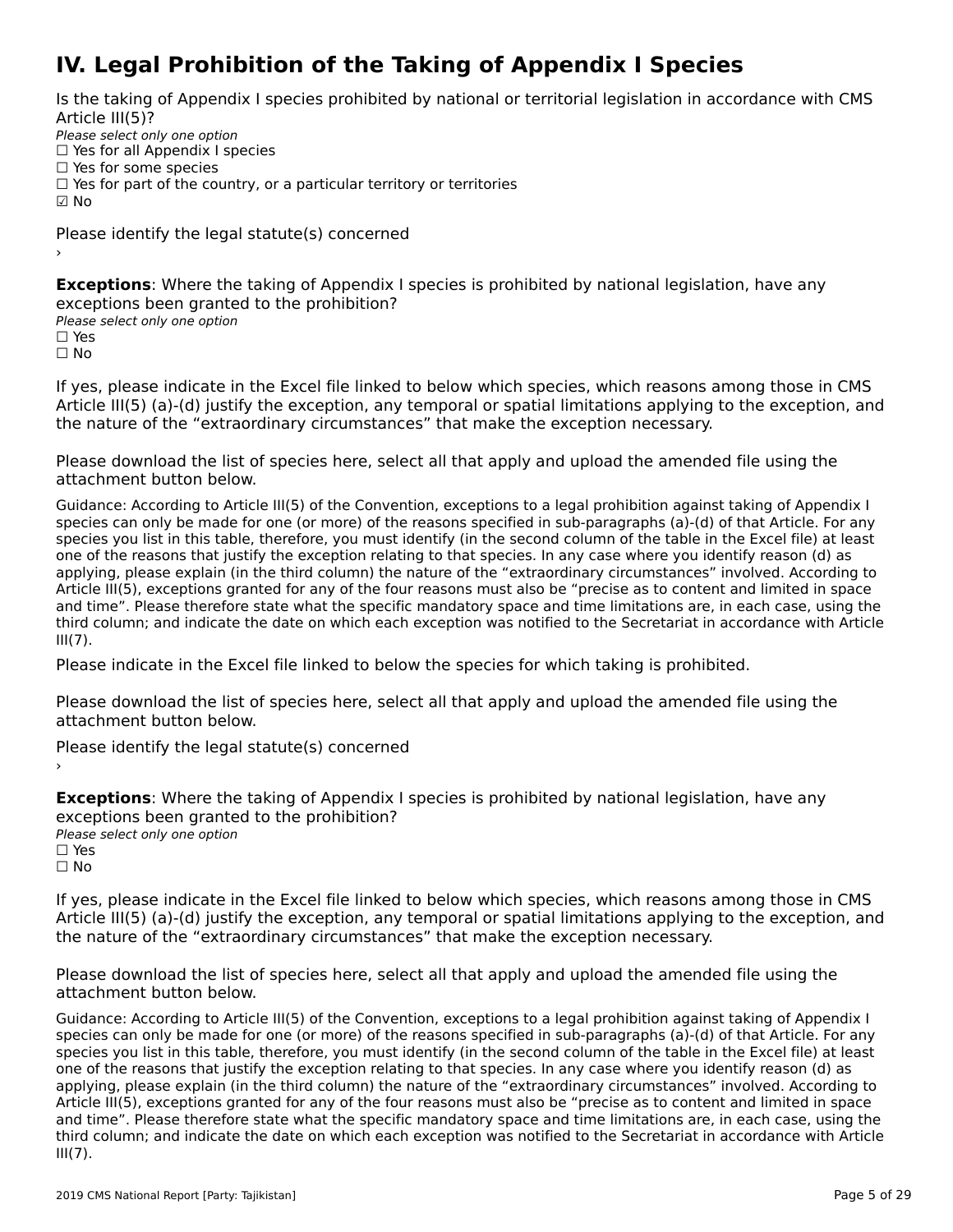Where the taking of all Appendix I species is not prohibited and the reasons for exceptions in Article III(5) where the taxing of an Appendix I species is not prombited and the reasons for exceptions in Articli<br>do not apply, are steps being taken to develop new legislation to prohibit the taking of all relevant

⊃peete∋.<br>Please select only one option □ Yes<br>□ No

Please indicate which of the following stages of development applies

ricase marcate winch o<br>Please select only one option *riease select only one option*<br>□ Legislation being considered

□ Legislation being c<br>□ Legislation in draft

□ Legislation in drait<br>□ Legislation fully drafted and being considered for adoption in (specify year)

′<br>□ Other

›

Please indicate in the Excel file linked to below the species for which taking is prohibited.

Please download the list of species [here](http://tinyurl.com/y4drhzs6), select all that apply and upload the amended file using the

Please identify the legal statute(s) concerned

Where the taking of all Appendix I species is not prohibited and the reasons for exceptions in Article III(5) an increase the steps being taken to develop new regislation to promine the taking or an relevant

⊃peete∋.<br>Please select only one option □ Yes<br>□ No

Please indicate which of the following stages of development applies:

ricase marcate winch o<br>Please select only one option

Prease select only one option<br>□ Legislation being considered

 $\Box$  Legislation in draft

□ Legislation in drait<br>□ Legislation fully drafted and being considered for adoption in (specify year)

′<br>□ Other

›

Where the taking of all Appendix I species is not prohibited and the reasons for exceptions in Article III(5)<br>de not apply, are stans being taken to develop new legislation to probibit the taking of all relevants about apply, are steps being taken to develop new legislation to promint the taking or all relevant

⊃peete∋.<br>Please select only one option ☑ No

Please indicate which of the following stages of development applies:

. **Lease mareate which b**<br>Please select only one option

☐ Legislation being considered□ Legislation being c<br>□ Legislation in draft

□ Legislation in diart<br>□ Legislation fully drafted and being considered for adoption in (specify year)

☐ Other

›

Are any vessels flagged to your country engaged outside national jurisdictional limits in intentionally taking<br>Appendix Langgias? ∩ppenances.<br>Please select only one option  $\square$  Yes ☑ No☐ Don't know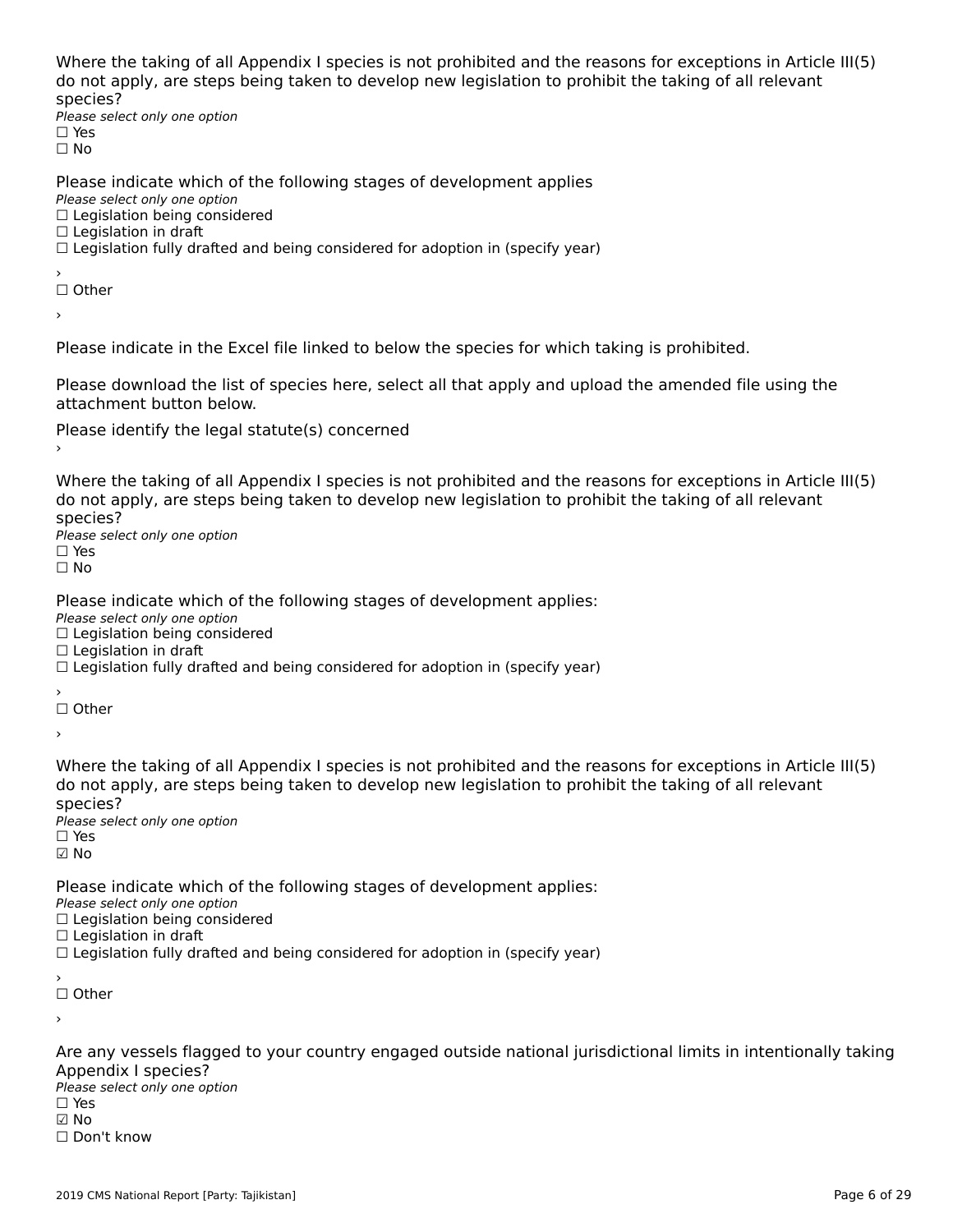Please provide more information on the circumstances of the take, including any future plans in respect of r rease pro<br>such take. ›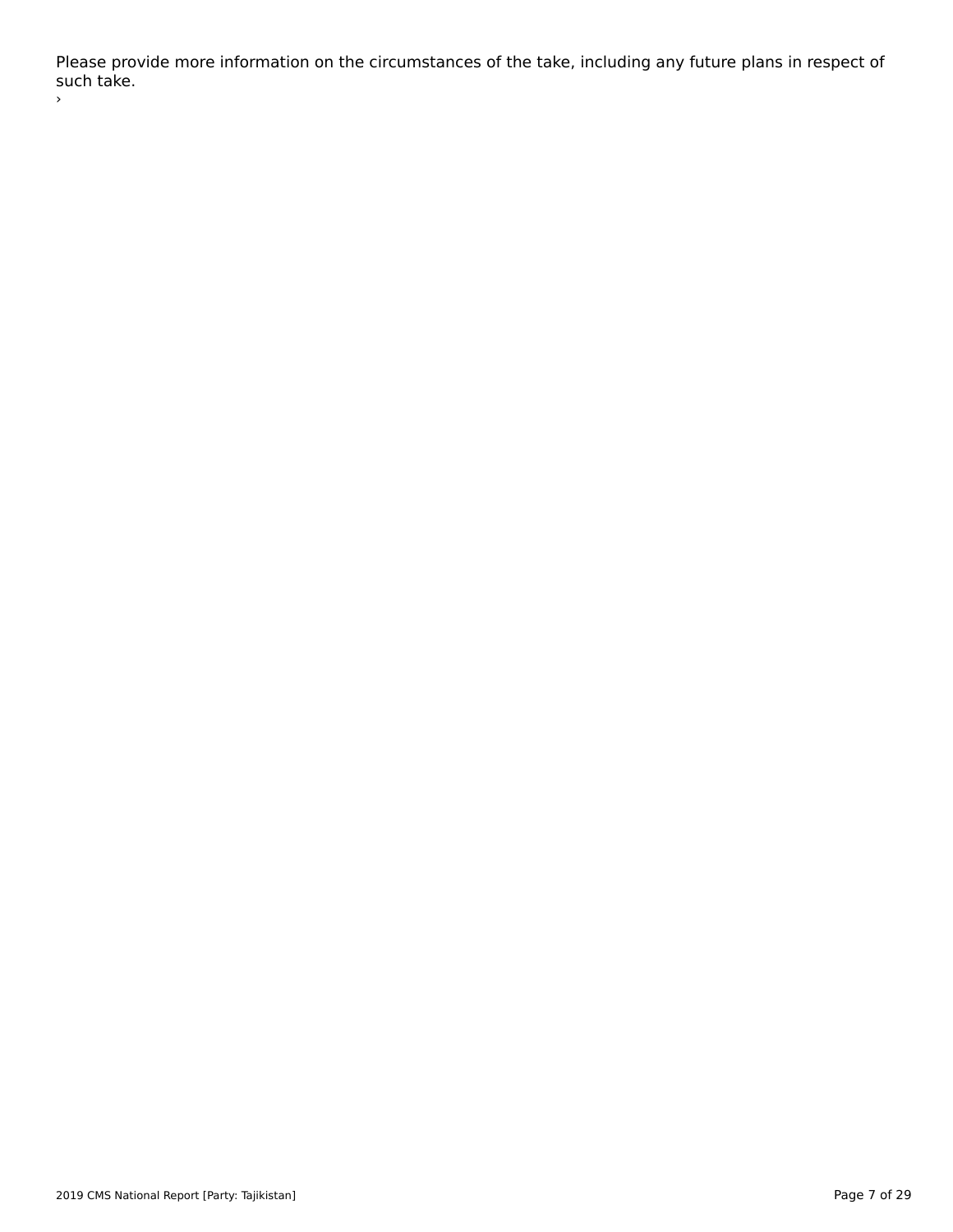#### **V. Awareness**

(SPMS Target 1: People are aware of the multiple values of migratory species and their habitats and migration systems, and the steps they can take to conserve them and ensure the sustainability of anymigration systems, and the steps they can take to conserve them and ensure the sustainability of any nnyre<br>use.)

During the reporting period, please indicate the actions that have been taken by your country to increase people's aware liess of the Valley of Highatoly species, their happens and implation systems (note that answers given in section XVIII on SPMS Target 15 may also be relevant).

(Select all that apply).

University on the tapply.<br>○ Campaigns on specific topics

□ Campaigns on specific topics<br>☑ Teaching programmes in schools or colleges

☑ Press and media publicity, including social media

⊠ Fress and media publicity, including social media<br>☑ Community-based celebrations, exhibitions and other events

⊠ Community-based celebrations, exmoltions<br>□ Engagement of specific stakeholder groups

□ Engagement or spec<br>□ Special publications

□ Special publications<br>☑ Interpretation at nature reserves and other sites

☑ interpretation at natur<br>□ Other (please specify)

☐ No actions taken

### **Impact of actions**

Please indicate any specific elements of CMS COP Resolutions 11.8 (Rev. COP12) (Communication,<br>Information and Outreach Plan) and 11.9 (World Migratory Bird Day) which have been particularly taken mormation and Outleath Flah) and II.5 (World Migratory Bird Day) which have been particularly taken.<br>forward by these forward by these actions.

› Yes, every year, bird of the year.

Overall, how successful have these awareness actions been in achieving their objectives? Tick one box

Please select only one option

*riease select only one opl*<br>☑ 1. Very little impact

⊠ 1. very ntue ming<br>□ 2. Small impact

□ 2. Sman impact<br>□ 3. Good impact

□ 5. Oood impact<br>□ 4. Large positive impact

□ <del>4</del>. Large p<br>□ Not known

Please identify the main form(s) of evidence that has/have been used to make this assessment. › luck of funding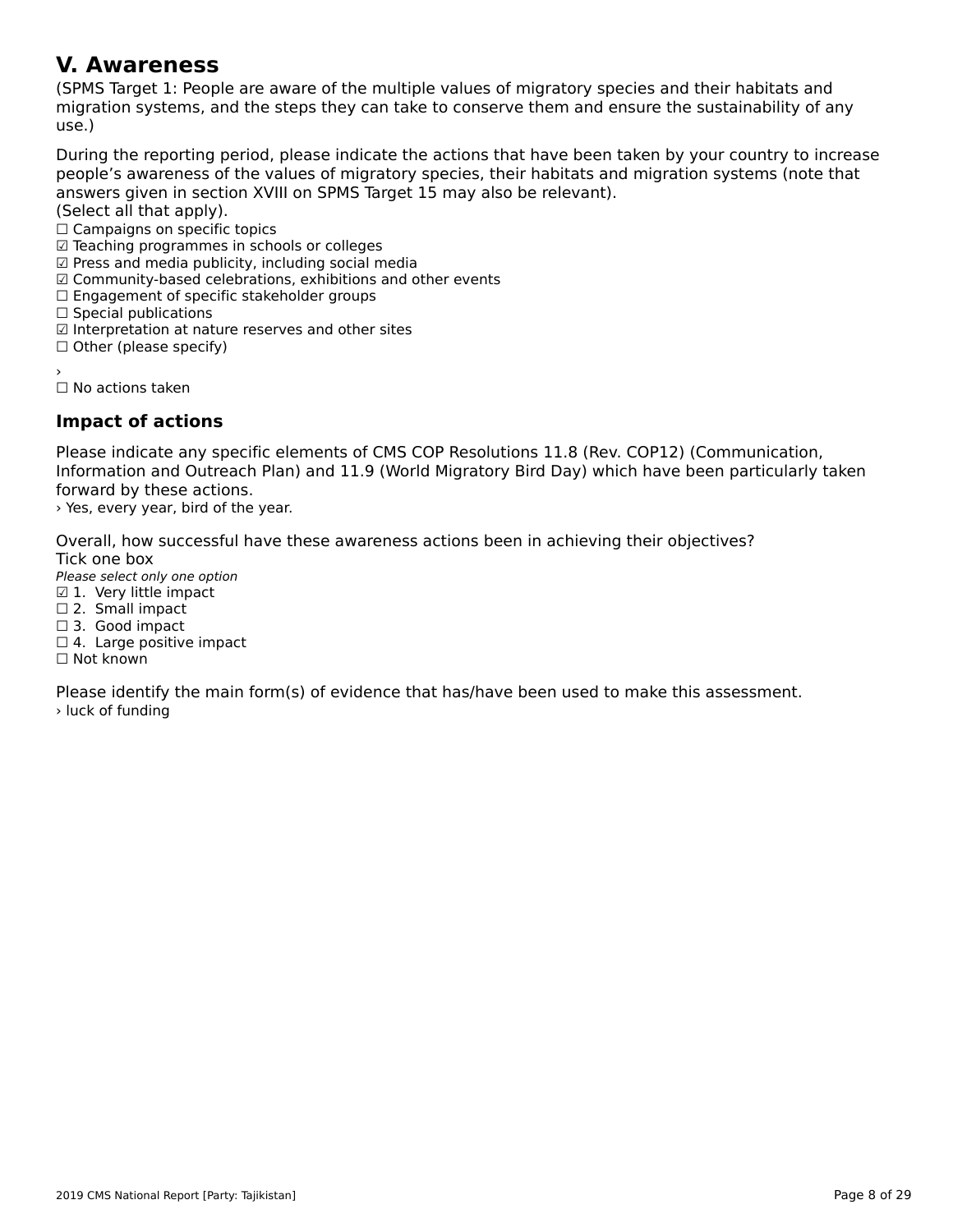#### **VI. Mainstreaming Migratory Species in Other Sectors andProcesses**<br>Processes **Processes**

(SPMS Target 2: Multiple values of migratory species and their habitats have been integrated into international, national and local development and poverty reduction strategies and planning processes, incernational, hational and local development and poverty reduction strategies and planning processes,<br>including on livelihoods, and are being incorporated into national accounting, as appropriate, and reporting systems.)

Does the conservation of migratory species currently feature in any national or local strategies and/or planning processes in your country relating to development, poverty reduction and/or livelihoods? pianning processes in y<br>Please select only one option

⊠ Yes<br>□ No

Please provide a short summary: › on Goverment level and on village level. Creation of CBWM.

Do the 'values of migratory species and their habitats' referred to in SPMS Target 2 currently feature in any other national reporting processes in your country? ocher national reporting<br>Please select only one option ⊠ Yes<br>□ No

Please provide a short summary: $\frac{1}{2}$ > yes

Describe the main involvements (if any) of non-governmental organizations and/or civil society in the conservation of migratory species in your country. › www.tajwildlife.com s www.cajwildille.com<br>they conserve argali

Describe the main involvements (if any) of the private sector in the conservation of migratory species in your country.

› few private units in the private sector is involved in the conservation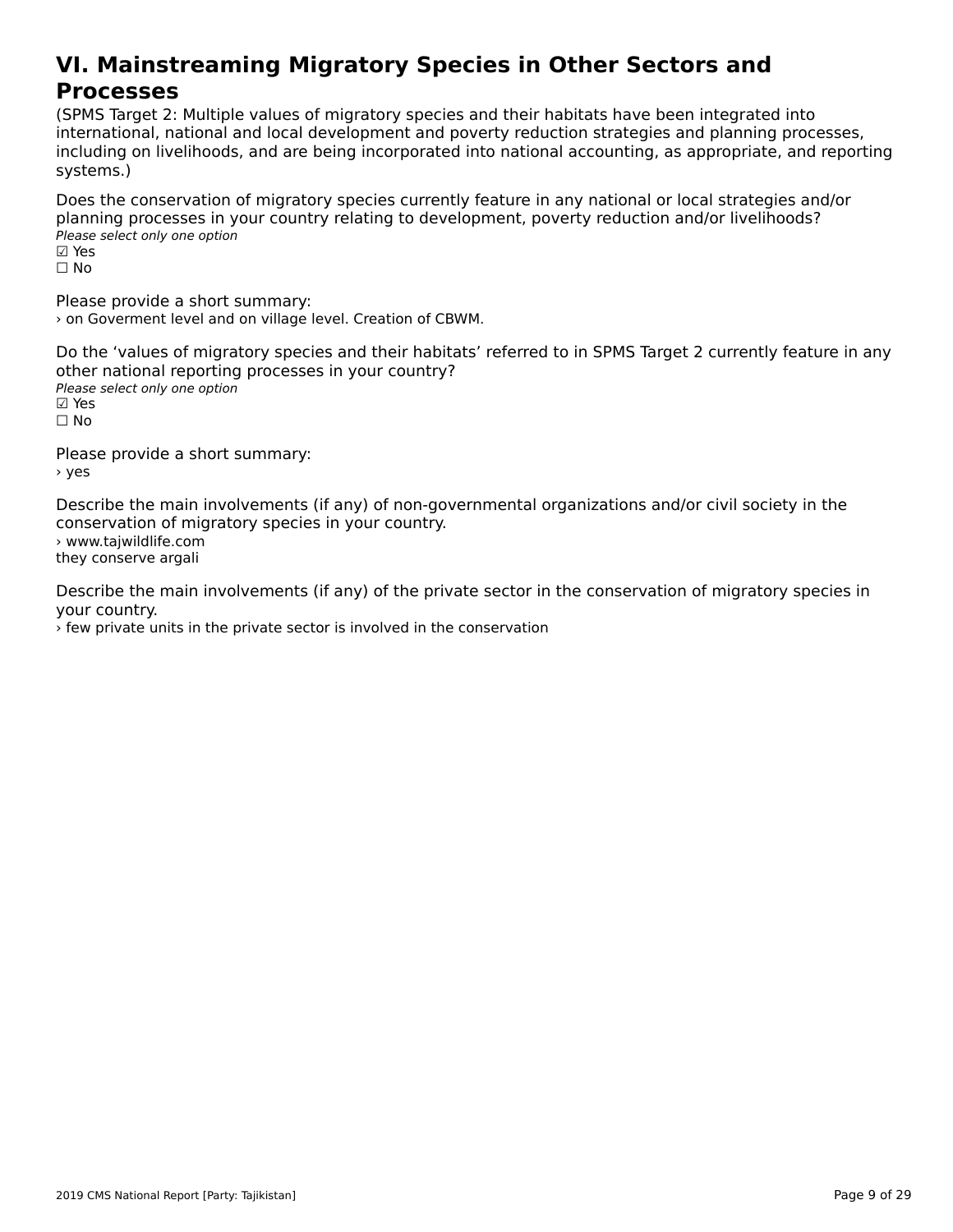# **VII. Governance, Policy and Legislative Coherence**

(SPMS Target 3: National, regional and international governance arrangements and agreements affecting migratory species and their migration systems have improved significantly, making relevant policy, lingratory species and their migration systems nave improved significantly, making relevant polic<sub>i</sub><br>legislative and implementation processes more coherent, accountable, transparent, participatory, equitable and inclusive.)

Have any governance arrangements affecting migratory species and their migration systems in your country, or in which your country participates, improved during the reporting period? ⊂odinci y, or in winch you<br>Please select only one option

☑ No, but there is scope to do so

⊠ No, bat there is scope to do so<br>□ No, because existing arrangements already satisfy all the points in Target 3

Please provide a short summary:›

To what extent have these improvements helped to achieve Target 3 of the Strategic Plan for Migratory Species (see text above)? Tick one box.

Please select only one option ☐ 1. Minimal contribution

 $\Box$  1. Minimal contribution

□ 2. Partial contribution □ 3. Good contribution

□ 5. Good contribution<br>□ 4. Major contribution

☐ Not known

Please describe briefly how this assessment was made

Has any committee or other arrangement for liaison between different sectors or groups been established rias any committee or other arrangement for naison between unferent sectors or groups been t<br>at national or other territorial level in your country that addresses CMS implementation issues?

Suidance: There is no fixed model for what these arrangements may involve, and it is for each Contracting Party to<br>deside what hast suite its sum simulations of Funnalse sould include a steading may that includes managemen territorial administration and committee that increase the lead of the lead government depression committee th territorial administration authorities, a coordination committee that involves the lead government department (e.g. environment) working with other departments (e.g. agriculture, industry); a forum that brings together government and NGOs; a liaison group that links with business and private sector interests; a stakeholder forum involving representatives of indigenous and local communities; a coordination team that brings together the National Focal Points for each of the biodiversity-related MEAs to which the country is a Party (see also question VII.3); or any other appropriate mechanism. These mechanisms may be specifically focused on migratory species issues, or they may appropriate mechanism. These mechanisms may be specifically focused on implicity species issues, or they may<br>address CMS implementation in conjunction with related processes such as NBSAP coordination, a National Ramsar Committee, etc. The Manual for National Focal Points for CMS and its Instruments

Committee, etc. The Manual for National Focal Folits for CMS and its instruments<br>(https://www.cms.int/sites/default/files/basic\_page\_documents/Internet\_english\_09012014.pdf ) may be helpful in giving further context for this.

giving further concext for t<br>Please select only one option

 $\Box$  Yes ☑ No

Please provide a short summary:›

Does collaboration between the focal points of CMS and other relevant Conventions take place in your country to develop the coordinated and synergistic approaches described in paragraphs 23-25 of CMS COP Resolution 11.10 (Rev. COP12) (Synergies and partnerships)?Please select only one option☐ Yes☑ No

Please provide a short summary:›

Has your country or any jurisdictional subdivision within your country adopted legislation, policies or action<br>Referenting that promote community involvement in conservation of CMS-listed species? plans that promote community involvement in conservation of CMS-listed species? Please select only one option ☐ No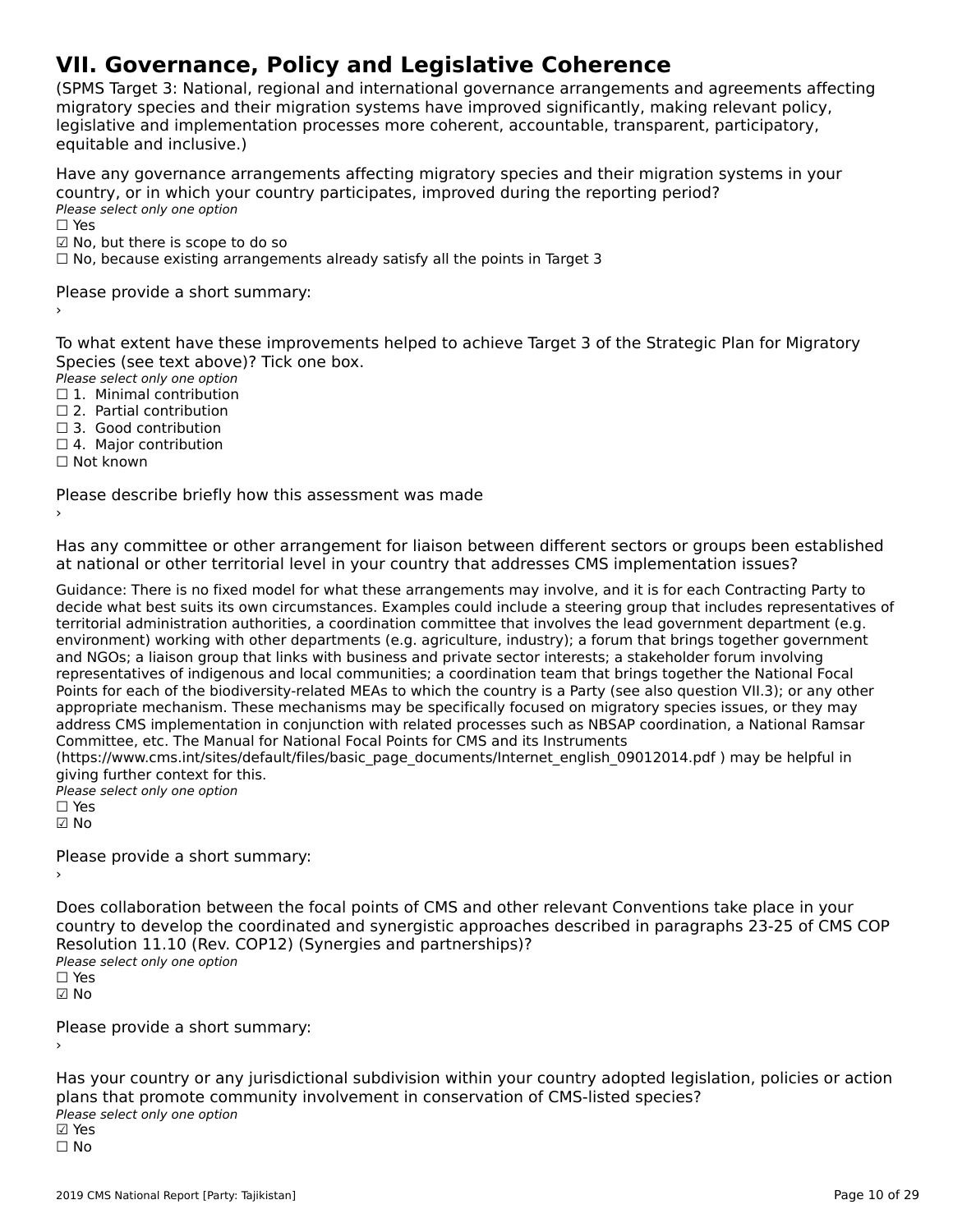Please identify the legislation, policies or action plans concerned: › TJK supports slowly more and more CBWM, which is a good thing for conservation.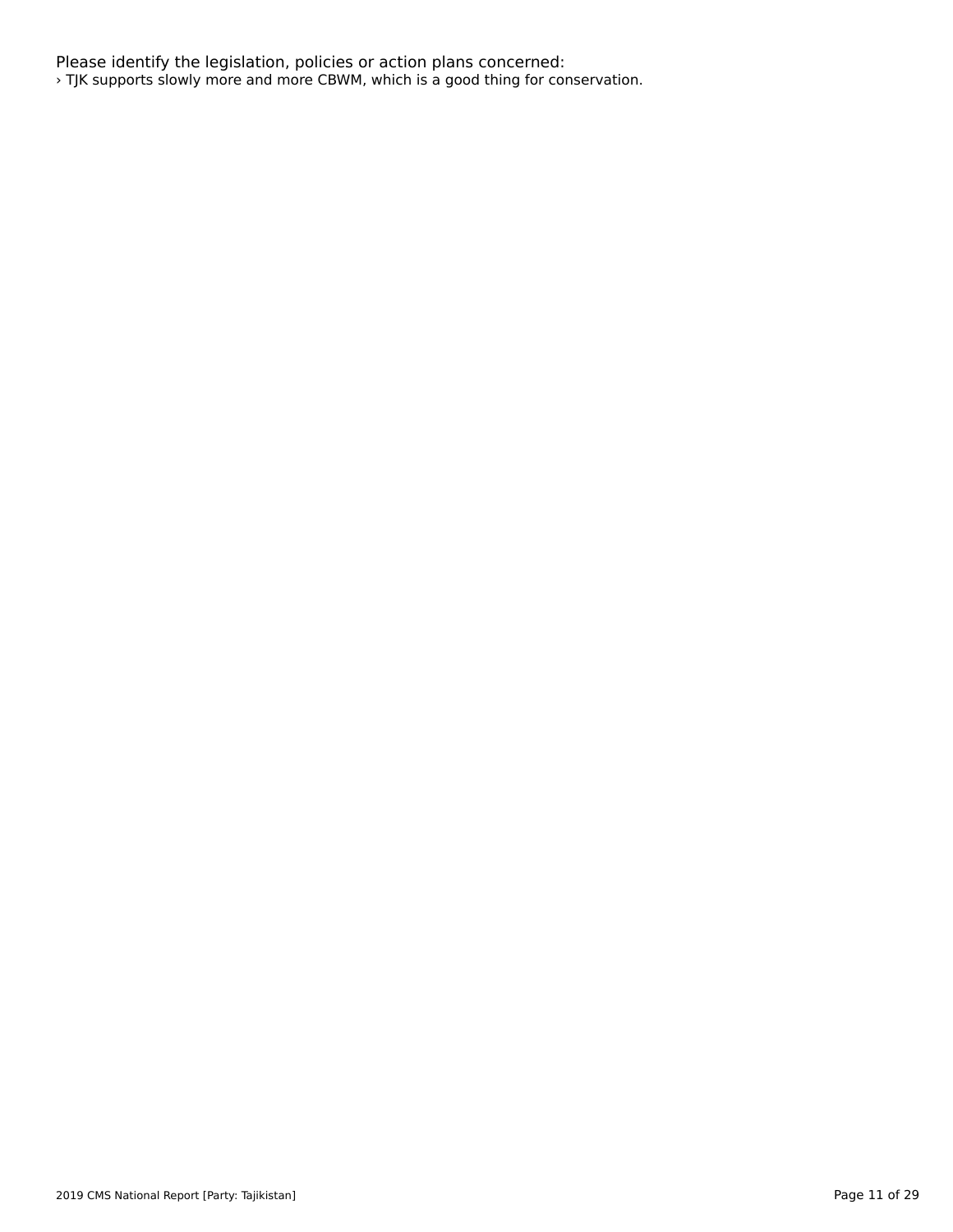#### **VIII. Incentives**

(SPMS Target 4: Incentives, including subsidies, harmful to migratory species, and/or their habitats are כדיום ומונסות iarget 4. Incentives, including subsidies, naminal to migratory species, and/or their nabitats are<br>eliminated, phased out or reformed in order to minimize or avoid negative impacts, and positive incentives eminiaced, phased out of reformed in order to minimize or avoid negative impacts, and positive incenti<br>for the conservation of migratory species and their habitats are developed and applied, consistent with for the conservation of migratory species and their nabitats are developed and applied, consistent with<br>engagements under the CMS and other relevant international and regional obligations and commitments.)

Has there been any elimination, phasing out or reforming of harmful incentives in your country resulting in benefits for migratory species?

<del>Defients for fingfatory</del> 5<br>Please select only one option  $\square$  Yes □ Partly / in some areas □ Fartly / iii some areas<br>☑ No, but there is scope to do so ⊠ No, but there is scope to do so<br>□ No, because no such incentives have existed

Please indicate what measures were implemented and the time-periods concerned.

Please indicate what measures were implemented and the time-periods concerned.

Has there been development and/or application of positive incentives in your country resulting in benefits for migratory species? ror ringratory spectes.<br>Please select only one option

*riease*<br>□ Yes □ ies<br>□ Partly / in some areas □ Fartly / iii some areas<br>☑ No, but there is scope to do so

⊠ No, but there is scope to do so<br>□ No, because there is no scope to do so

Please indicate what measures were implemented and the time-periods concerned. ›

Please indicate what measures were implemented and the time-periods concerned.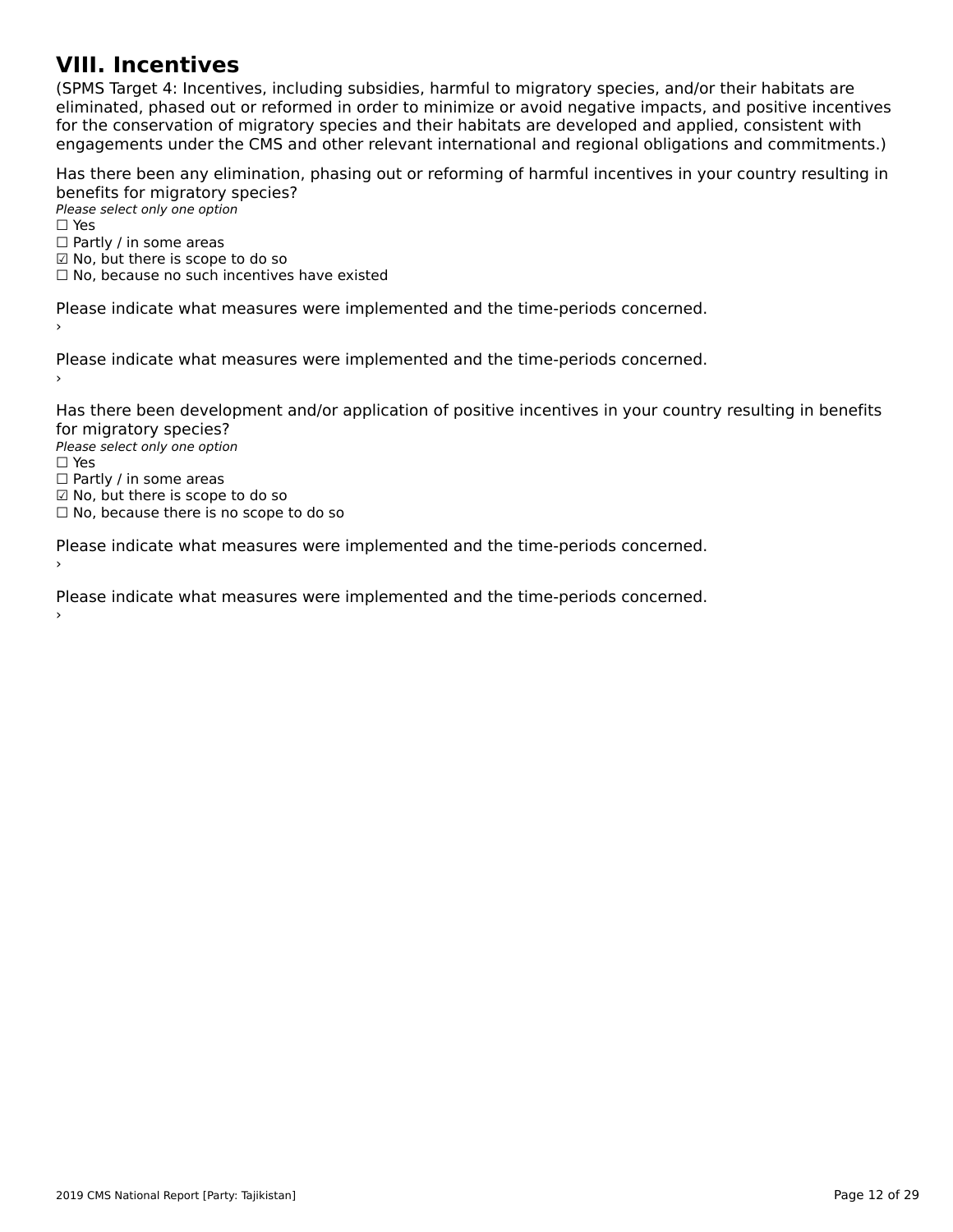# **IX. Sustainable Production and Consumption**

(SPMS Target 5: Governments, key sectors and stakeholders at all levels have taken steps to achieve or have implemented plans for sustainable production and consumption, keeping the impacts of use of nave implemented plans for sustainable production and consumption, keeping the impacts of use of<br>natural resources, including habitats, on migratory species well within safe ecological limits to promote the<br>favourable cons favourable conservation status of migratory species and maintain the quality, integrity, resilience, and ecological connectivity of their habitats and migration routes.)

During the reporting period, has your country implemented plans or taken other steps concerning sustainable production and consumption which are contributing to the achievement of the results defined in SPMS Target 5?in SPMS Target 5?

…→ ST → D → Lat get 5 :<br>Please select only one option  $\square$  Yes

□ ies<br>□ In development / planned

☑ No

Please describe the measures that have been planned, developed or implemented

Please describe what evidence exists to show that the intended results of these measures are being achieved.achieved.

Please describe the measures that have been planned, developed or implemented

Please describe what evidence exists to show that the intended results of these measures are being achieved.

›

›

What is preventing progress?

› luck of human recources, luck of funding, luck of understanding, other priorities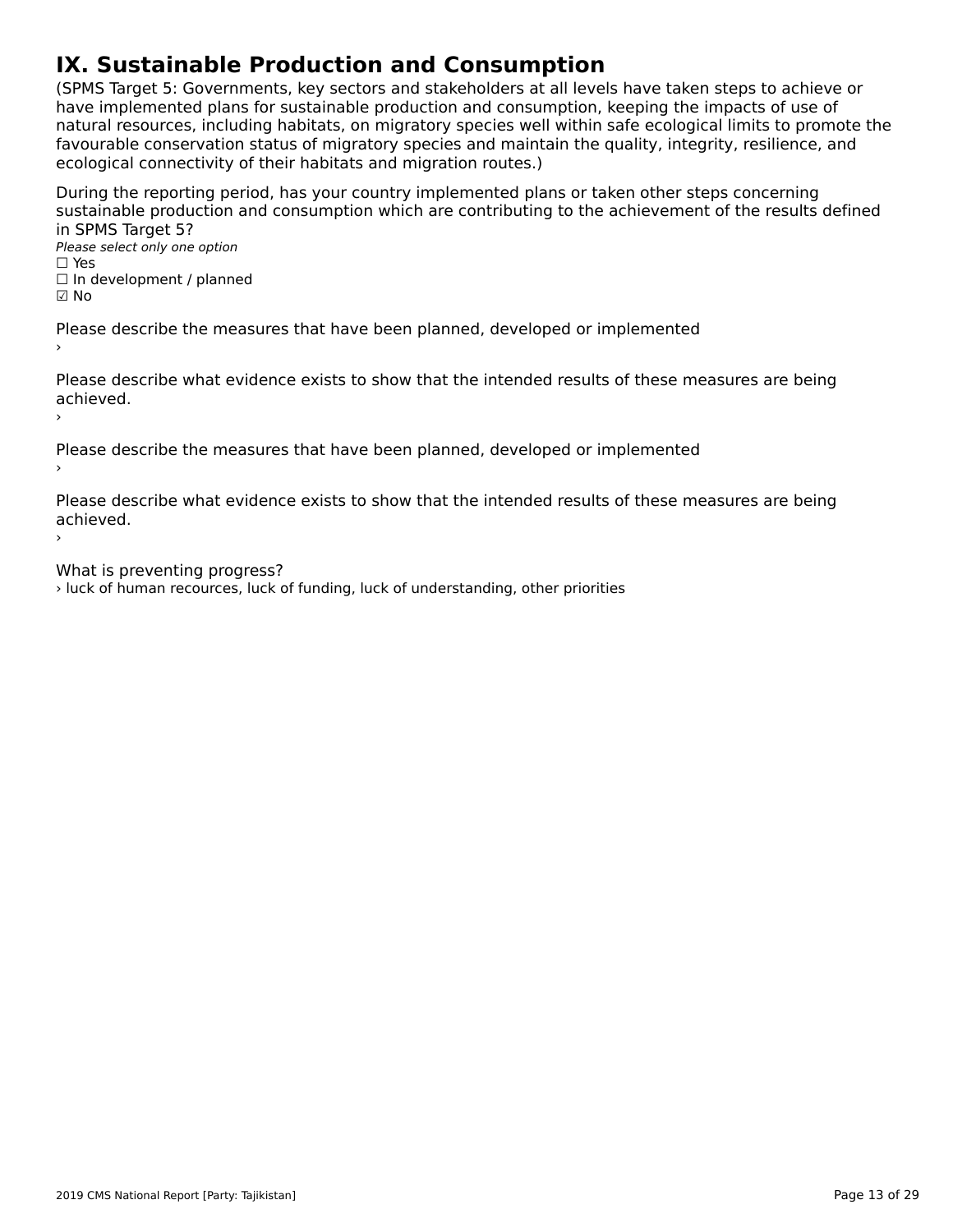#### **X. Threats and Pressures Affecting Migratory Species; Including Obstacles to MigrationObstacles to Migration**

(SPMS Targets 6+7: Fisheries and hunting have no significant direct or indirect adverse impacts onוסו כאיראכן, וואס הארטייט וואס ומילכל וואס הארטייט ווערכל מסיפור וואס מארטייט ווערכל מסיפור וואס מארטייט ווערכ<br>migratory species, their habitats or their migration routes, and impacts of fisheries and hunting are within migratory species, their nabitats of their migration routes, and impacts or ilsheries and numing a<br>safe ecological limits; Multiple anthropogenic pressures have been reduced to levels that are not sale ecological limits, Multiple antihopogenic pressures have been reduced to levels that are not<br>detrimental to the conservation of migratory species or to the functioning, integrity, ecological connectivity and resilience of their habitats.)

#### **Which of the following pressures on migratory species or their habitats are having an adverse impact in your country on migratory species included in the CMS Appendices?**

Guidance: This question asks you to identify the important pressures that are reliably known to be having an actual adverse impact on CMS-listed migratory species at present. Please avoid including speculative an actual auverse impact on civis-listed migratory species at present. Flease avoid including speculative<br>information about pressures that may be of some potential concern but whose impacts have not yet been demonstrated.

Please note that, consistent with the terms of the Convention, "in your country" may in certain circumstances include areas outside national jurisdictional limits where the activities of any vessels flagged ch curristances include areas<br>to your country are involved.

Direct killing and taking

|                              | Species/species groups affected (please provide names and<br>indicate whether Appendix I and/or Appendix II); and any other<br>details | Overall relative severity of impact<br>$1 =$ severe<br>$2 =$ moderate<br>$3 =$ low |
|------------------------------|----------------------------------------------------------------------------------------------------------------------------------------|------------------------------------------------------------------------------------|
| Illegal hunting              | Argali                                                                                                                                 |                                                                                    |
| Legal hunting                | Argali                                                                                                                                 |                                                                                    |
| Other harvesting and<br>take | Snow leopard                                                                                                                           |                                                                                    |
| Illegal trade                | Snow leopard                                                                                                                           |                                                                                    |
| Deliberate poisoning         | all                                                                                                                                    |                                                                                    |

#### Bycatch

|         | Species/species groups affected (please provide names and<br>indicate whether Appendix I and/or Appendix II); and any other<br>details | Overall relative severity of impact<br>$1 =$ severe<br>$2 =$ moderate<br>$3 =$ low |
|---------|----------------------------------------------------------------------------------------------------------------------------------------|------------------------------------------------------------------------------------|
| Bycatch | Argali                                                                                                                                 |                                                                                    |

#### Collisions and electrocution

|                  | Species/species groups affected (please provide names and<br>indicate whether Appendix I and/or Appendix II); and any other<br>details | Overall relative severity of impact<br>$1 =$ severe<br>$2 = moderate$<br>$3 =$ low |
|------------------|----------------------------------------------------------------------------------------------------------------------------------------|------------------------------------------------------------------------------------|
| Electrocution    | Vultures, Falcons                                                                                                                      |                                                                                    |
| Wind turbines    | all                                                                                                                                    |                                                                                    |
| Other collisions | argali                                                                                                                                 | fences                                                                             |

#### Other mortality

| Species/species groups affected (please provide names and<br>indicate whether Appendix I and/or Appendix II); and any other<br>details | Overall relative severity of impact<br>$1 =$ severe<br>$2 =$ moderate<br>$3 =$ low |
|----------------------------------------------------------------------------------------------------------------------------------------|------------------------------------------------------------------------------------|
|----------------------------------------------------------------------------------------------------------------------------------------|------------------------------------------------------------------------------------|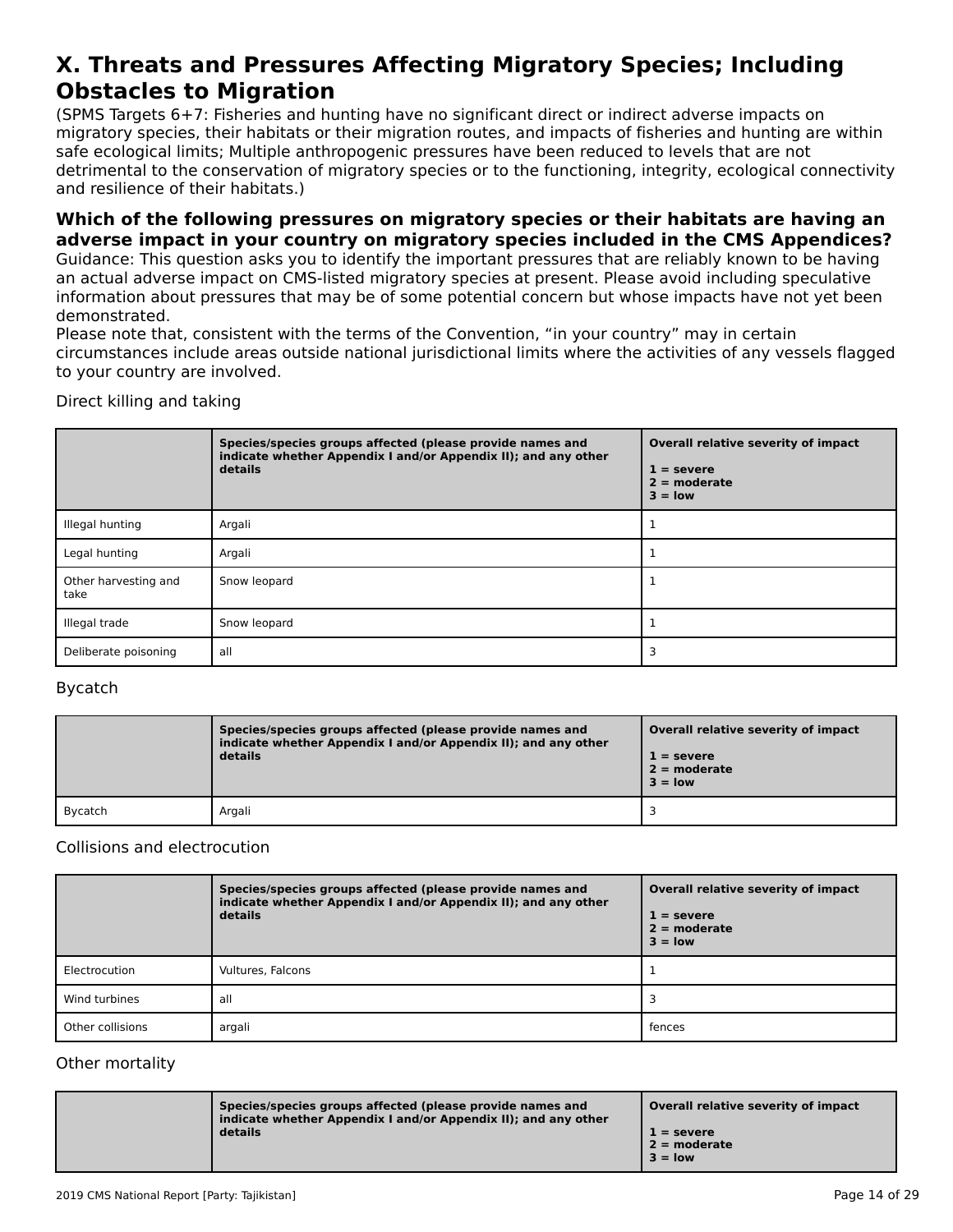| Predation                        | argali |  |
|----------------------------------|--------|--|
| Disease                          | argali |  |
| Accidental/indirect<br>poisoning | argali |  |
| Unexplained stranding<br>events  | argali |  |

### Alien and/or invasive species

|                                  | Species/species groups affected (please provide names and<br>indicate whether Appendix I and/or Appendix II); and any other<br>details | Overall relative severity of impact<br>$1 =$ severe<br>$2 =$ moderate<br>$3 = low$ |
|----------------------------------|----------------------------------------------------------------------------------------------------------------------------------------|------------------------------------------------------------------------------------|
| Alien and/or invasive<br>species | no                                                                                                                                     |                                                                                    |

### Disturbance and disruption

|                  | Species/species groups affected (please provide names and<br>indicate whether Appendix I and/or Appendix II); and any other<br>details | Overall relative severity of impact<br>$1 =$ severe<br>$2 =$ moderate<br>$3 =$ low |
|------------------|----------------------------------------------------------------------------------------------------------------------------------------|------------------------------------------------------------------------------------|
| Disturbance      | argali                                                                                                                                 |                                                                                    |
| Light pollution  | no                                                                                                                                     |                                                                                    |
| Underwater noise | no                                                                                                                                     |                                                                                    |

### Habitat destruction/degradation

|                                                       | Species/species groups affected (please provide names and<br>indicate whether Appendix I and/or Appendix II); and any other<br>details | Overall relative severity of impact<br>$1 =$ severe<br>$2 = moderate$<br>$3 = low$ |
|-------------------------------------------------------|----------------------------------------------------------------------------------------------------------------------------------------|------------------------------------------------------------------------------------|
| Habitat loss/destruction<br>(including deforestation) | argali                                                                                                                                 | 1                                                                                  |
| Habitat degradation                                   | argali                                                                                                                                 | 1                                                                                  |
| Mineral<br>exploration/extraction                     | argali                                                                                                                                 | 2                                                                                  |
| Unsustainable<br>land/resource use                    | argali                                                                                                                                 | 1                                                                                  |
| Urbanization                                          | snow leopard                                                                                                                           | 1                                                                                  |
| Marine debris (including<br>plastics)                 | 0                                                                                                                                      | 3                                                                                  |
| Other pollution                                       | 0                                                                                                                                      | 3                                                                                  |
| Too much/too little water                             | 0                                                                                                                                      | 3                                                                                  |
| Fire                                                  | 0                                                                                                                                      | 3                                                                                  |
| Physical barriers                                     | argali                                                                                                                                 | 1                                                                                  |

### Climate change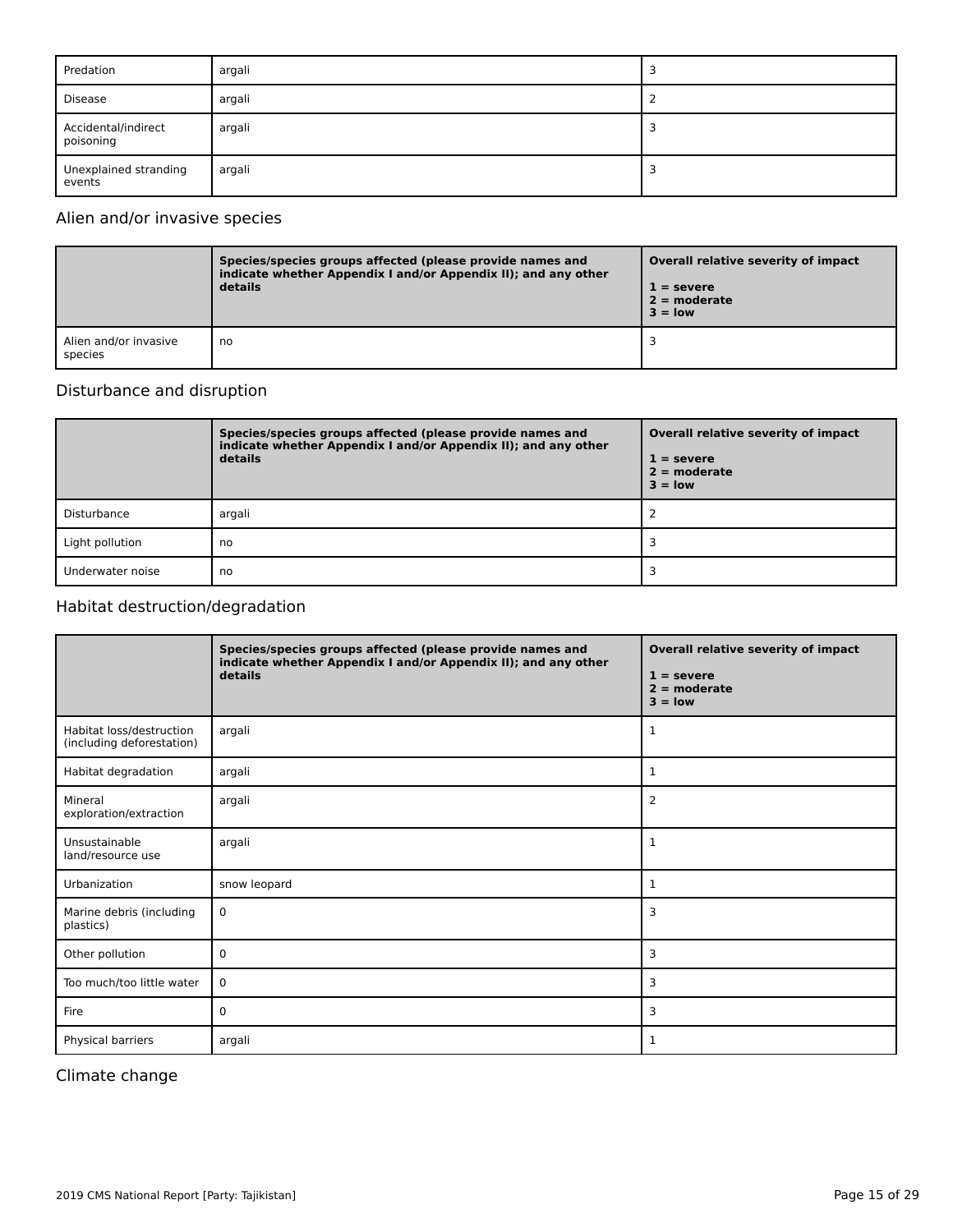|                | Species/species groups affected (please provide names and<br>indicate whether Appendix I and/or Appendix II); and any other<br>details | Overall relative severity of impact<br>$1 =$ severe<br>$2 =$ moderate<br>$3 =$ low |
|----------------|----------------------------------------------------------------------------------------------------------------------------------------|------------------------------------------------------------------------------------|
| Climate change | argali                                                                                                                                 |                                                                                    |

Levels of knowledge, awareness, legislation, management etc.

|                                           | Species/species groups affected (please provide names and<br>indicate whether Appendix I and/or Appendix II); and any other<br>details | Overall relative severity of impact<br>$1 =$ severe<br>$2 =$ moderate<br>$3 =$ low |
|-------------------------------------------|----------------------------------------------------------------------------------------------------------------------------------------|------------------------------------------------------------------------------------|
| Lack of knowledge                         | snow leopard                                                                                                                           |                                                                                    |
| Inadequate legislation                    | argali                                                                                                                                 |                                                                                    |
| Inadequate enforcement<br>of legislation  | argali                                                                                                                                 |                                                                                    |
| Inadequate<br>transboundary<br>management | argali                                                                                                                                 |                                                                                    |

### Other (please specify)

| Species/species groups affected (please provide names and<br>indicate whether Appendix I and/or Appendix II); and any other<br>details | Overall relative severity of impact<br>$1 =$ severe<br>$2 =$ moderate<br>$3 = low$ |
|----------------------------------------------------------------------------------------------------------------------------------------|------------------------------------------------------------------------------------|
|                                                                                                                                        | no                                                                                 |
|                                                                                                                                        |                                                                                    |
|                                                                                                                                        |                                                                                    |
|                                                                                                                                        |                                                                                    |
|                                                                                                                                        |                                                                                    |

What are the most significant advances that have been made since the previous report in countering any what are the most significant advances that have been made since the pressures identified above? (Identify the pressures concerned). › luck of human recources and therefore no progress

What are the most significant negative trends since the previous report concerning the pressures identified above? (Identify the pressures concerned). › not clear

Have you adopted new legislation or other domestic measures in the reporting period in response to CMS Article III(4) (b) ("Parties that are Range States of a migratory species listed in Appendix I shall endeavor … to prevent, remove, compensate for or minimize, as appropriate, the adverse effects of activities orto prevent, remove, compensate for or minimize, as appropriate, the adverse effects of activities or obstacles that seriously impede or prevent the migration of the species")? Please select only one option ☐ Yes☑ No

Please give the title or other reference (and date) for the measure concerned:

Please add any further comments on the implementation of specific provisions in relevant CMS COP Resolutions, including for example:

Resolution 12.22 on by-catch. Resolution 12.14 on underwater noise. Resolution 12.20 on marine debris. Resolution 7.3 (Rev. COP12) on oil pollution Resolution 11.22 (Rev. COP12)on live captures of cetaceans (and Decision 12.48). Resolutions 7.5 (Rev. COP12)and 11.27 (Rev. COP12)on renewable energy.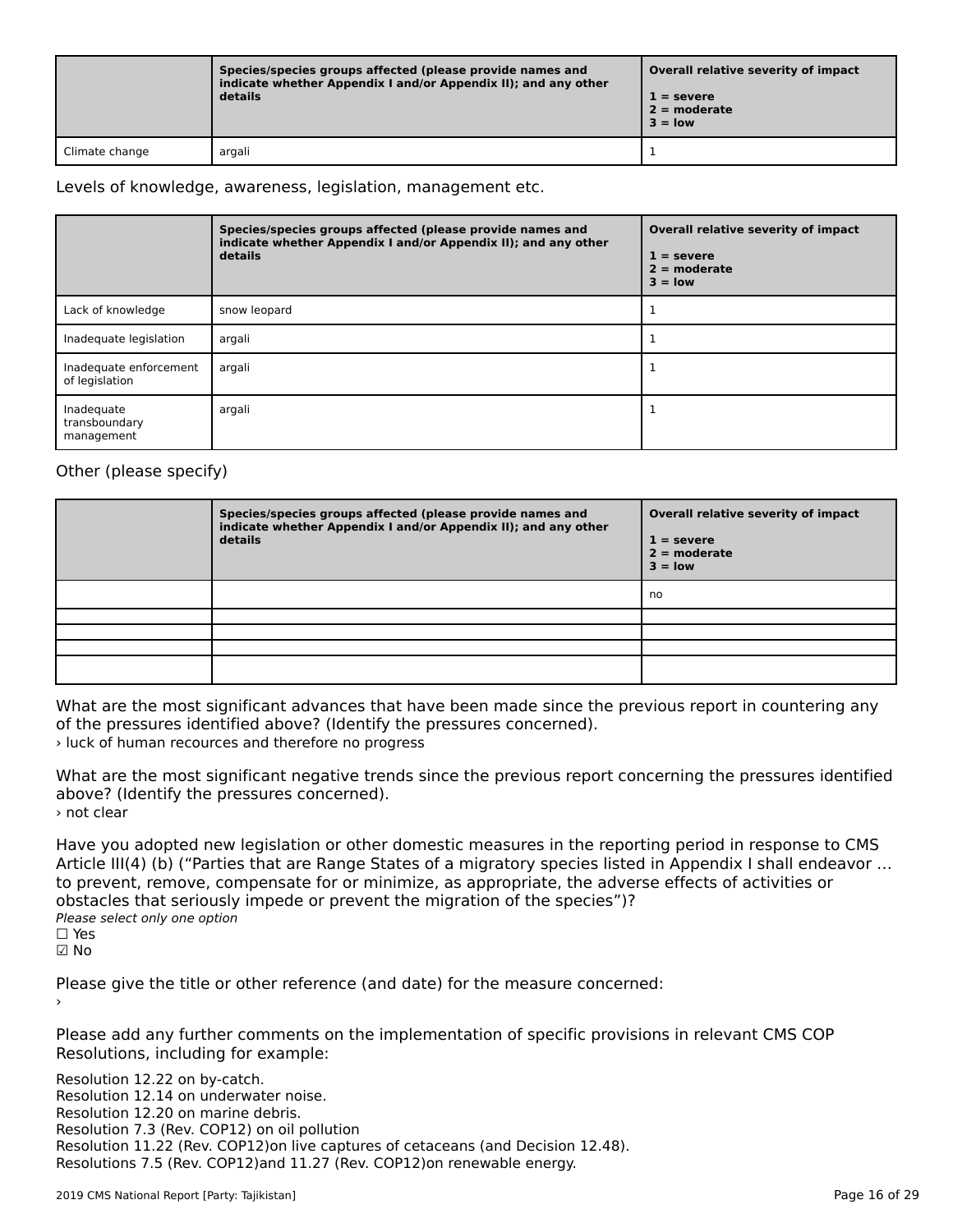Resolutions 7.4 and 10.11 on power lines and migratory birds.

Resolution 11.15 (Rev. COP12) on poisoning of migratory birds.

Resolution 11.16 (Rev. COP12) on illegal killing, taking and trade of migratory birds (and Decision 12.26). Resolution 11.31 on wildlife crime.

Resolution 11.31 on wildlife crime.<br>Resolution 12.21 on climate change (and Decision 12.72).

Resolution 11.28 on invasive alien species.

Resolution 12.6 on wildlife disease.

Resolution 12.25 on conservation of intertidal and coastal habitats.

Resolution 10.2 on conservation emergencies

Resolution 7.2 (Rev. COP12) on impact assessment.

Nesolution 7.2 (Nev. COP12) on impact assessment.<br>> Resolution 12.21 on climate change (and Decision 12.72).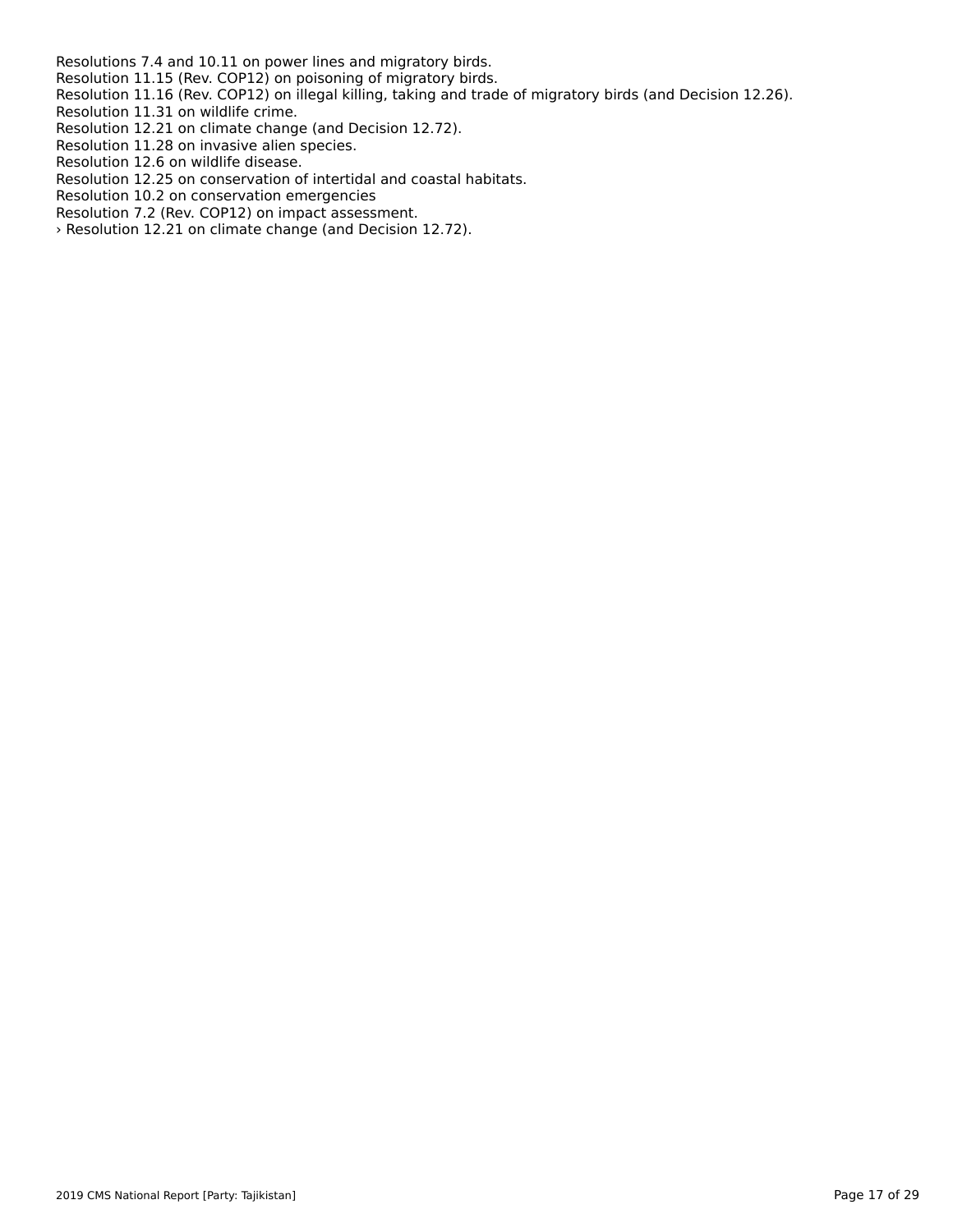# **XI. Conservation Status of Migratory Species**

(SPMS Target 8: The conservation status of all migratory species, especially threatened species, has considerably improved throughout their range.)

#### **What (if any) major changes in the conservation status of migratory species included in the CMS Appendices (for example national Red List category changes) have been recorded in your country in the current reporting period?**

If more rows are required, please upload an Excel file (using the attachment button below) detailing a<br>If more rows are required, please upload an Excel file (using the attachment button below) detailing a longer list of species.

fonger hat or species.<br>Guidance: "Conservation status" of migratory species is defined in Article I(1)(b) of the Convention as "the<br>sum of the influences action on the migratory species that may affect its long-term distri sum of the influences acting on the migratory species that may affect its long-term distribution and sum or the inhuences acting on the migratory species that may arrect its long-term distribution and<br>abundance"; and four conditions for conservation status to be taken as "favourable" are set out in Article<br>

ו, ו.,<br>The emphasis of this question is on "major changes" in the current reporting period. Information is therefore expected here only where particularly notable shifts in status have occurred, such as those thatmight be represented by a re-categorisation of national Red List threat status for a given species (or subspecies, where relevant).

subspecies, where relevant).<br>Please note also that you are only being asked about the situation in your country. Information about global trends, and global Red List reclassifications etc, will be communicated to the CMS via other channels outside the national reporting process.

| <b>Comme</b><br>nts | <b>Source</b><br>reference | Change in status (including time<br>period concerned) | Species/subspecies<br>(indicate CMS Appendix where applicable) |
|---------------------|----------------------------|-------------------------------------------------------|----------------------------------------------------------------|
| no<br>changes       | $\sim$                     | no                                                    | argali                                                         |
| no<br>changes       | $\overline{\phantom{a}}$   | no                                                    | snow leopard                                                   |
|                     |                            |                                                       |                                                                |
|                     |                            |                                                       |                                                                |
|                     |                            |                                                       |                                                                |

Terrestrial mammals (not including bats)

Aquatic mammals

| Comme<br>nts | <b>Source</b><br>reference | Change in status (including time<br>period concerned) | <b>Species/subspecies</b><br>(indicate CMS Appendix where applicable) |
|--------------|----------------------------|-------------------------------------------------------|-----------------------------------------------------------------------|
|              |                            |                                                       | no exist                                                              |
|              |                            |                                                       |                                                                       |
|              |                            |                                                       |                                                                       |
|              |                            |                                                       |                                                                       |
|              |                            |                                                       |                                                                       |

Bats

| Comme<br><b>nts</b> | <b>Source</b><br>reference | Change in status (including time<br>period concerned) | <b>Species/subspecies</b><br>(indicate CMS Appendix where applicable) |
|---------------------|----------------------------|-------------------------------------------------------|-----------------------------------------------------------------------|
|                     |                            |                                                       | no exist                                                              |
|                     |                            |                                                       |                                                                       |
|                     |                            |                                                       |                                                                       |
|                     |                            |                                                       |                                                                       |
|                     |                            |                                                       |                                                                       |

Birds

| <b>Comme</b><br>nts | Source<br>reference | <b>Change in status (including time)</b><br>period concerned) | Species/subspecies<br>(indicate CMS Appendix where applicable) |
|---------------------|---------------------|---------------------------------------------------------------|----------------------------------------------------------------|
|                     |                     |                                                               | dont know                                                      |
|                     |                     |                                                               |                                                                |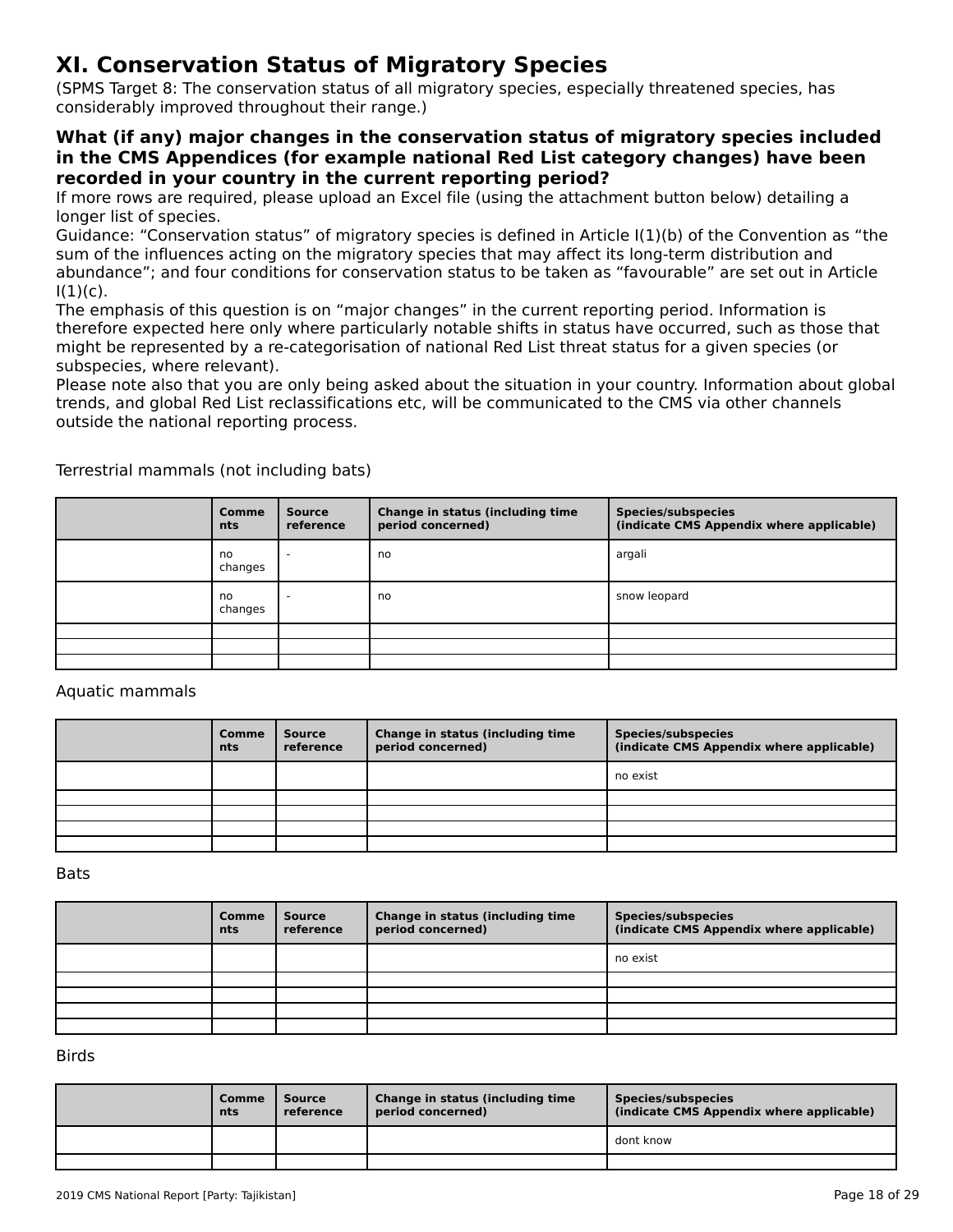### Reptiles

| Comme<br>nts | Source<br>reference | Change in status (including time<br>period concerned) | <b>Species/subspecies</b><br>(indicate CMS Appendix where applicable) |
|--------------|---------------------|-------------------------------------------------------|-----------------------------------------------------------------------|
|              |                     |                                                       | no exist                                                              |
|              |                     |                                                       |                                                                       |
|              |                     |                                                       |                                                                       |
|              |                     |                                                       |                                                                       |
|              |                     |                                                       |                                                                       |

Fish

| Comme<br>nts | Source<br>reference | Change in status (including time<br>period concerned) | <b>Species/subspecies</b><br>(indicate CMS Appendix where applicable) |
|--------------|---------------------|-------------------------------------------------------|-----------------------------------------------------------------------|
|              |                     |                                                       | no exist                                                              |
|              |                     |                                                       |                                                                       |
|              |                     |                                                       |                                                                       |
|              |                     |                                                       |                                                                       |
|              |                     |                                                       |                                                                       |

#### Insects

| Comme<br>nts | <b>Source</b><br>reference | Change in status (including time<br>period concerned) | Species/subspecies<br>(indicate CMS Appendix where applicable) |
|--------------|----------------------------|-------------------------------------------------------|----------------------------------------------------------------|
|              |                            |                                                       | no exist                                                       |
|              |                            |                                                       |                                                                |
|              |                            |                                                       |                                                                |
|              |                            |                                                       |                                                                |
|              |                            |                                                       |                                                                |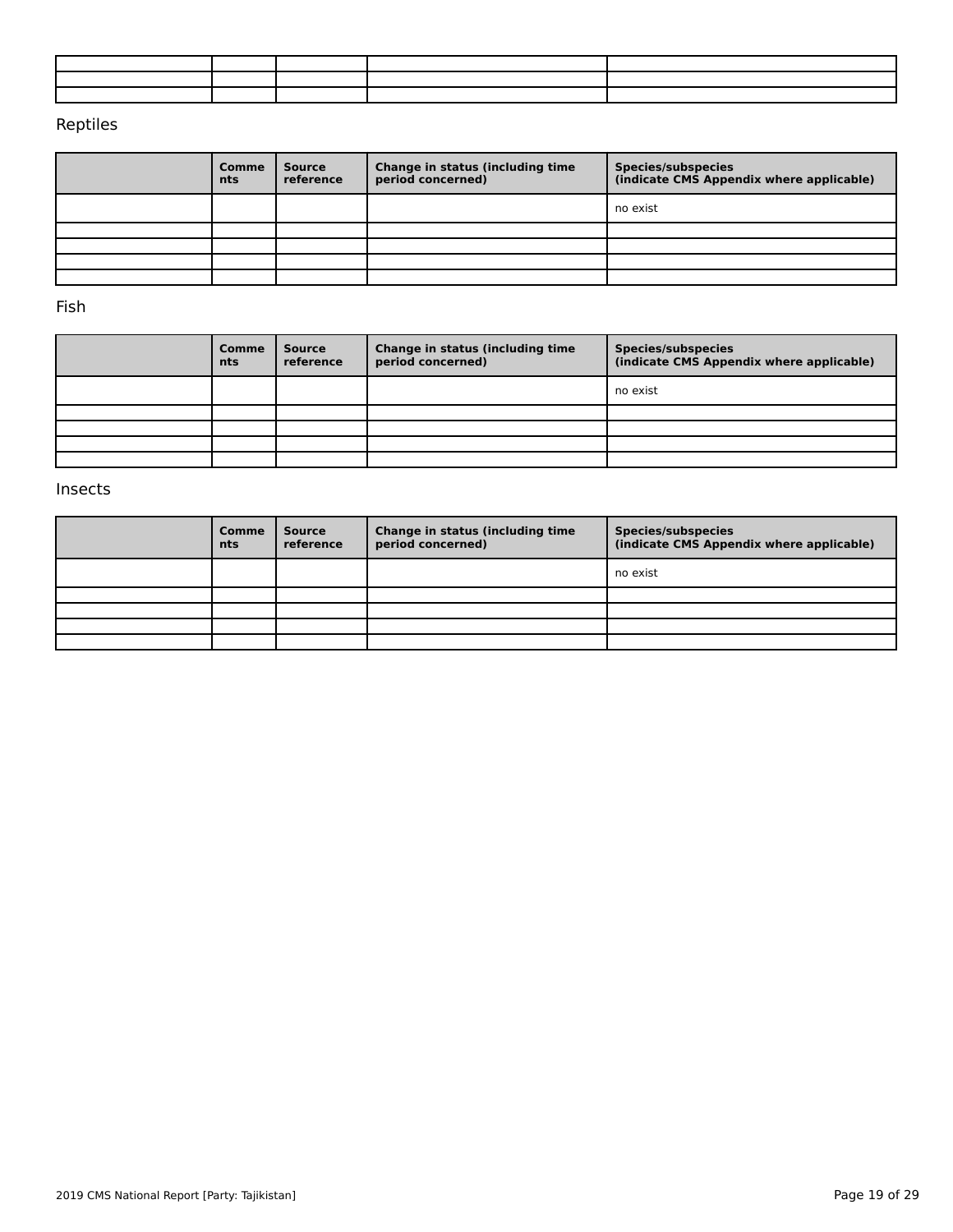# **XII. Cooperating to Conserve Migration Systems**

(SPMS Target 9: International and regional action and cooperation between States for the conservation and effective management of migratory species fully reflects a migration systems approach, in which all States sharing responsibility for the species concerned engage in such actions in a concerted way.)

In the current reporting period, has your country initiated or participated in the development of any In the current reporting period, has your country initiated or participated in the development or any<br>proposals for new CMS Agreements, including Memoranda of Understanding, to address the needs of ∩ppendix in species (form)<br>Please select only one option  $\square$  Yes ☑ NoPlease provide a short summary:›In the current reporting period, have actions been taken by your country to encourage non-Parties to join CMS and its related Agreements?Please select only one option ☐ Yes☑ No Please specify which countries have been approached: ☐ Azerbaijan ☐ Bahamas ☐ Bahrain☐ Barbados □ Barba<sub>'</sub><br>□ Belize ☐ Bhutan☐ Botswana ☐ Brunei Darussalam☐ Cambodia☐ Canada□ Canada<br>□ Central African Republic □ China<br>□ Colombia ☐ Comoros□ Comoros<br>□ Democratic People's Republic of Korea □ Dominica<br>□ El Salvador ☐ Grenada☐ Guatemala☐ Guyana ☐ Haiti☐ Iceland☐ Indonesia☐ Jamaica ☐ Japan □ Japan<br>□ Kiribati ☐ Kuwait □ Rawait<br>□ Lao People's Democratic Republic<br>□ Andorra □ Andorra<br>□ Lebanon ☐ Lesotho ☐ Malawi☐ Malaysia□ Maldives ☐ Marshall Islands☐ Mexico ☐ Micronesia ☐ Myanmar ☐ Namibia☐ Nauru□ Nauru<br>□ Nepal ☐ Nicaragua☐ Niue☐ Oman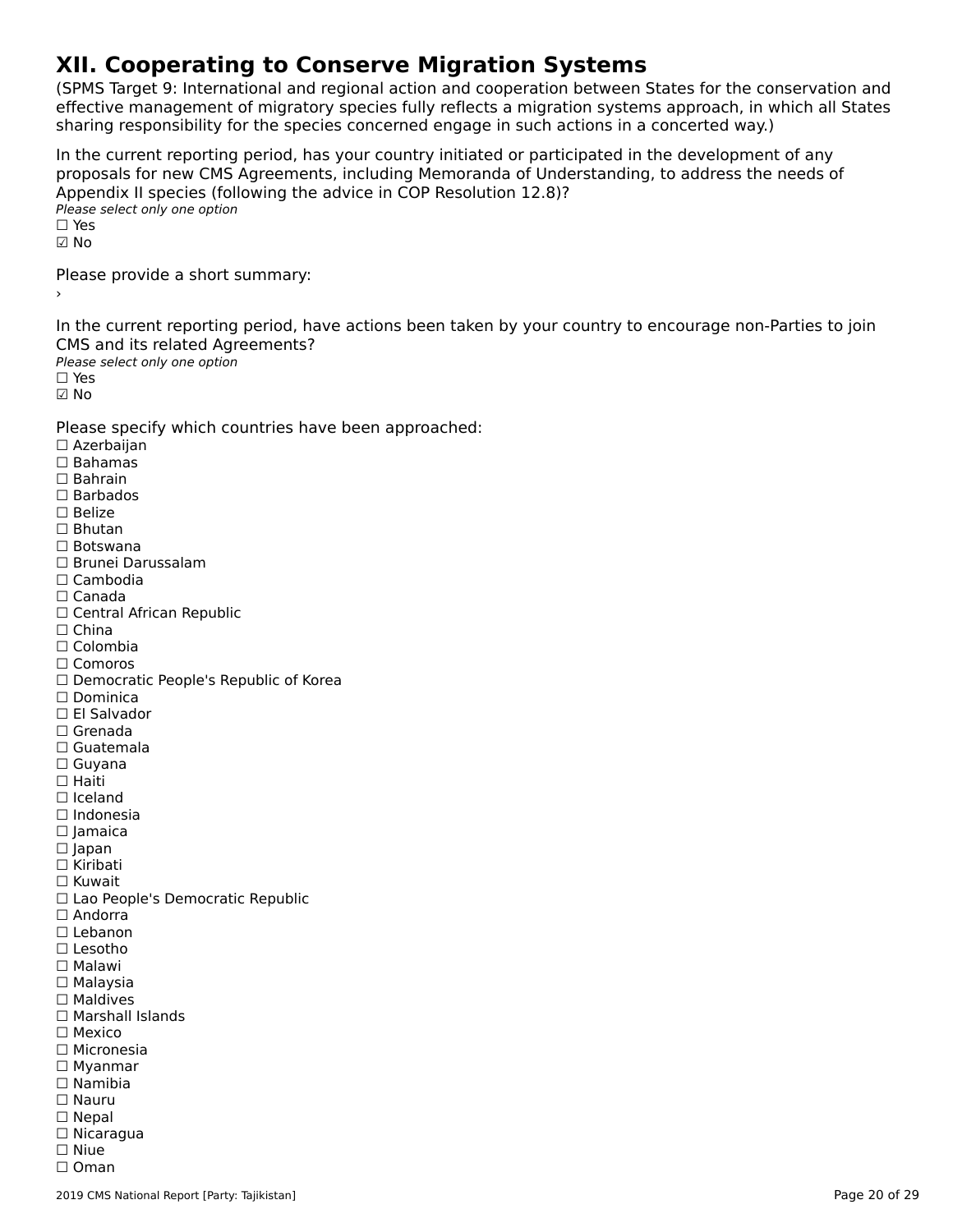☐ Papua New Guinea □ rapua<br>□ Qatar □ Qatar<br>□ Republic of Korea ☐ Russian Federation□ Russian Federation<br>□ Saint Kitts and Nevis ☐ Saint Lucia□ Saint Vincent and the Grenadines ☐ San Marino ☐ Sierra Leone ☐ Singapore □ Singapore<br>□ Solomon Islands ☐ Sudan ☐ Suriname□ Thailand ☐ Timor-Leste☐ Tonga ☐ Turkey ☐ Turkmenistan☐ Tuvalu☐ United States of America☐ Vanuatu□ vanuatu<br>□ Vatican City State ☐ Venezuela☐ Viet Nam☐ Zambia

In the current reporting period, has your country participated in the implementation of concerted actions<br>under CMS (as detailed in COP Resolution 12.29) to address the needs of relevant migratory species? under CMS (as detailed in COP Resolution 12.28) to address the needs of relevant migratory species? (See the species list in Annex 3 to Resolution 12.28 www.cms.int/en/document/concerted-actions-1) Please select only one option ☐ Yes

☑ No

Please describe the results of these actions achieved so far:›

Have any other steps been taken which have contributed to the achievement of the results defined in Target 9 of the Strategic Plan for Migratory Species (all relevant States engaging in cooperation on the rarget 9 of the Strategic Fram for migratory Species (an relevant States engaging in cooperation on the<br>conservation of migratory species in ways that fully reflect a migration systems approach), including for example (but not limited to) measures to implement Resolution 12.11 (and Decision 12.34) on flyways and Resolution 12.17 (and Decision 12.54) on South Atlantic whales?

∩esoration 12:17 (and *E*<br>Please select only one option  $\Box$  Yes ☑ No

Please provide details: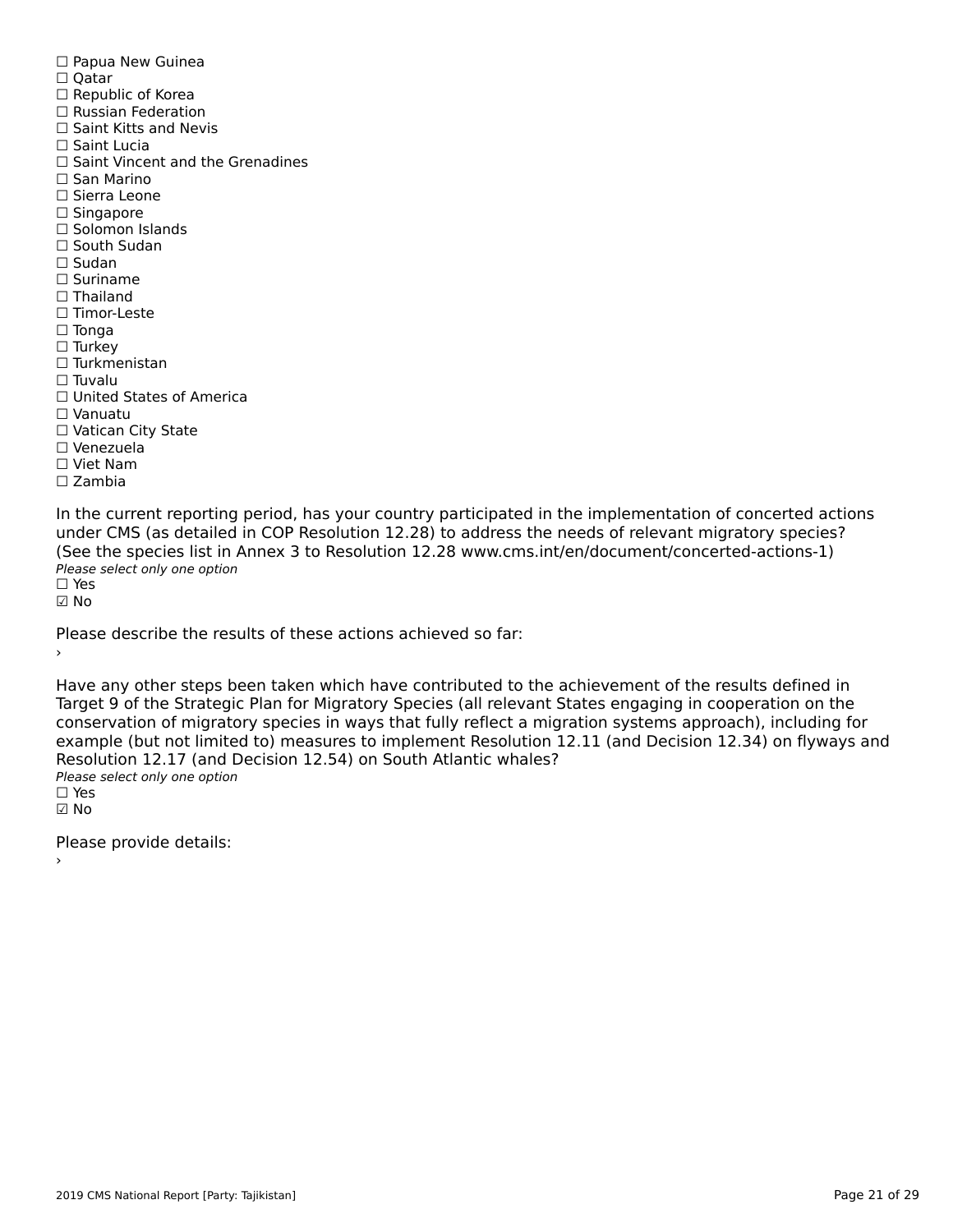# **XIII. Area-Based Conservation Measures**

(SPMS Target 10: All critical habitats and sites for migratory species are identified and included in area $b_{\rm B}$  and a set  $c_{\rm B}$  as the measures so as the main their quality,  $\frac{1}{2}$  and function  $\frac{1}{2}$  and function  $\frac{1}{2}$  in  $\frac{1}{2}$ based conservation measures so as to maintain their quality, integrity, resilience and functioning in based conservation measures so as to maintain their quality, integrity, resilience and runctioning in<br>accordance with the implementation of Aichi Target 11, supported where necessary by environmentally accordance with the implementation or Alchi Target 11, supported where he<br>sensitive land-use planning and landscape management on a wider scale.)

Have critical habitats and sites for migratory species been identified (for example by an inventory) in your country?

Guidance: The CMS does not have a formal definition of what constitutes a "critical" site or habitat for migratoryspecies, and in this context it is left to report compilers to work to any interpretations which may be in existing use at species, and in this context it is left to report compliers to work to any interpretations which may be in existing use<br>national level, or to use informed expert judgement. The Scientific Council Sessional Committee is lik issue further consideration at a future date. In the meantime some helpful reflections on the issue can be found in the "Strategic Review of Aspects of Ecological Networks relating to Migratory Species" presented to COP11 (https://www.cms.int/en/document/strategic-review-aspects-ecological-networks-relating-migratory-species) and the (https://www.critis.int/en/document/strategic-review-aspects-ecological-hetworks-relating-inigratory-species) a<br>"Critical Site Network Tool" developed under the auspices of AEWA and the Ramsar Convention (http://wow.wetlands.org/informationflyway/criticalsitenetworktool/tabid/1349/language/en-US/Default.aspx). Please select only one option ☐ Yes, fully $\Box$  Yes, fully

□ Tes, Tuny<br>□ Partially - to a large extent

☑ Partially - to a small or moderate extent

☐ No

What are the main gaps and priorities to address, if any, in order to achieve full identification of relevant what are the main gaps and phonties to address, if any, in order<br>critical habitats and sites as required to achieve SPMS target 10? › luck of human recources, luck of funding, luck of understanding

Has any assessment been made of the contribution made by the country's protected areas network rias any assessment been made or the contribi<br>specifically to migratory species conservation? Speemeany to migrator<sub>3</sub><br>Please select only one option  $\square$  Yes □ ies<br>□ Partly / for some areas □ rartiy / ior some<br>□ In development

☑ No

Please provide a short summary:›

Please provide a short summary:›

Has your country adopted any new legislation or other domestic measures in the reporting period in<br>response to CMS Article III(4) (a) ("Parties that are Pappe States of a migratory species listed in Appendix I response to CMS Article III(4) (a) ("Parties that are Range States of a migratory species listed in Appendix I shall endeavor … to conserve and, where feasible and appropriate, restore those habitats of the species shall endeavor ... to conserve and, where reasible and appropriate, restore the<br>which are of importance in removing the species from danger of extinction")? winch are or importance<br>Please select only one option ☐ Yes

☑ No

Please give the title or other reference (and date) for the measure concerned:

In respect of protected areas in your country that are important for migratory species, have any arriespect or protected areas in your country that are important for migratory species<br>assessments of management effectiveness been undertaken in the reporting period? assessments of manage<br>Please select only one option

☐ Yes

□ ies<br>□ Partly / for some areas

☐ In development

☑ No

Please provide a reference and/or summarise what is covered:

Beyond Protected Areas, are other effective area-based conservation measures implemented in your country in ways which benefit migratory species?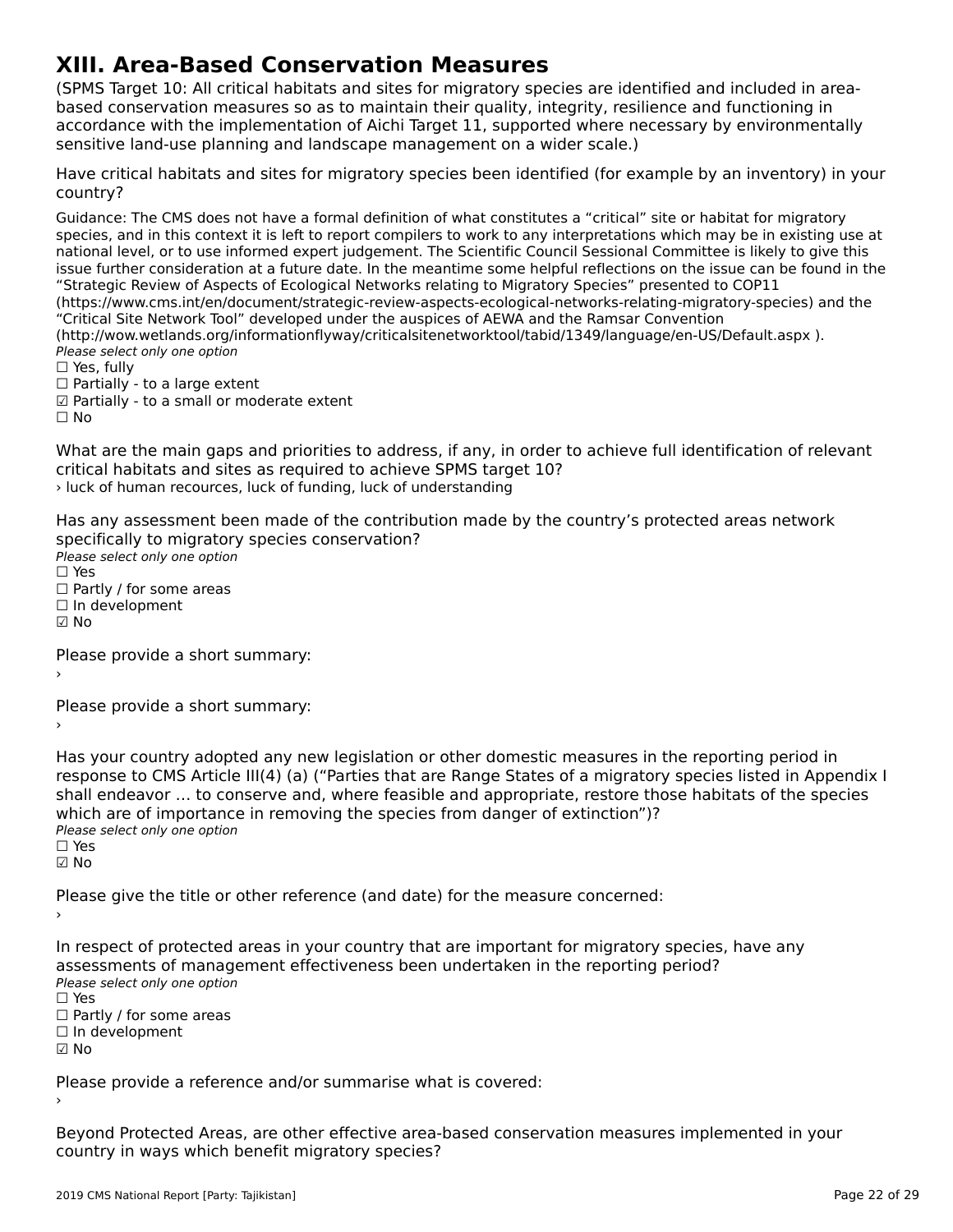Please select only one option riease<br>☑ Yes ☐ No

Please describe: › CBWM is a promising thing. www.tajwildlife.com

Please add any particular information about key steps taken to implement specific provisions in relevant CMS COP Resolutions, including for example:

Resolution 12.7 on ecological networks.

Resolution 12.13 on Important Marine Mammal Areas.

Resolution 12.24 on Marine Protected Area networks in the ASEAN region.

Nesolution 12.24 on manne Frotected Area hetworks in the<br>Resolution 12.25 on intertidal and other coastal habitats.

> Resolution 12.7 on ecological networks.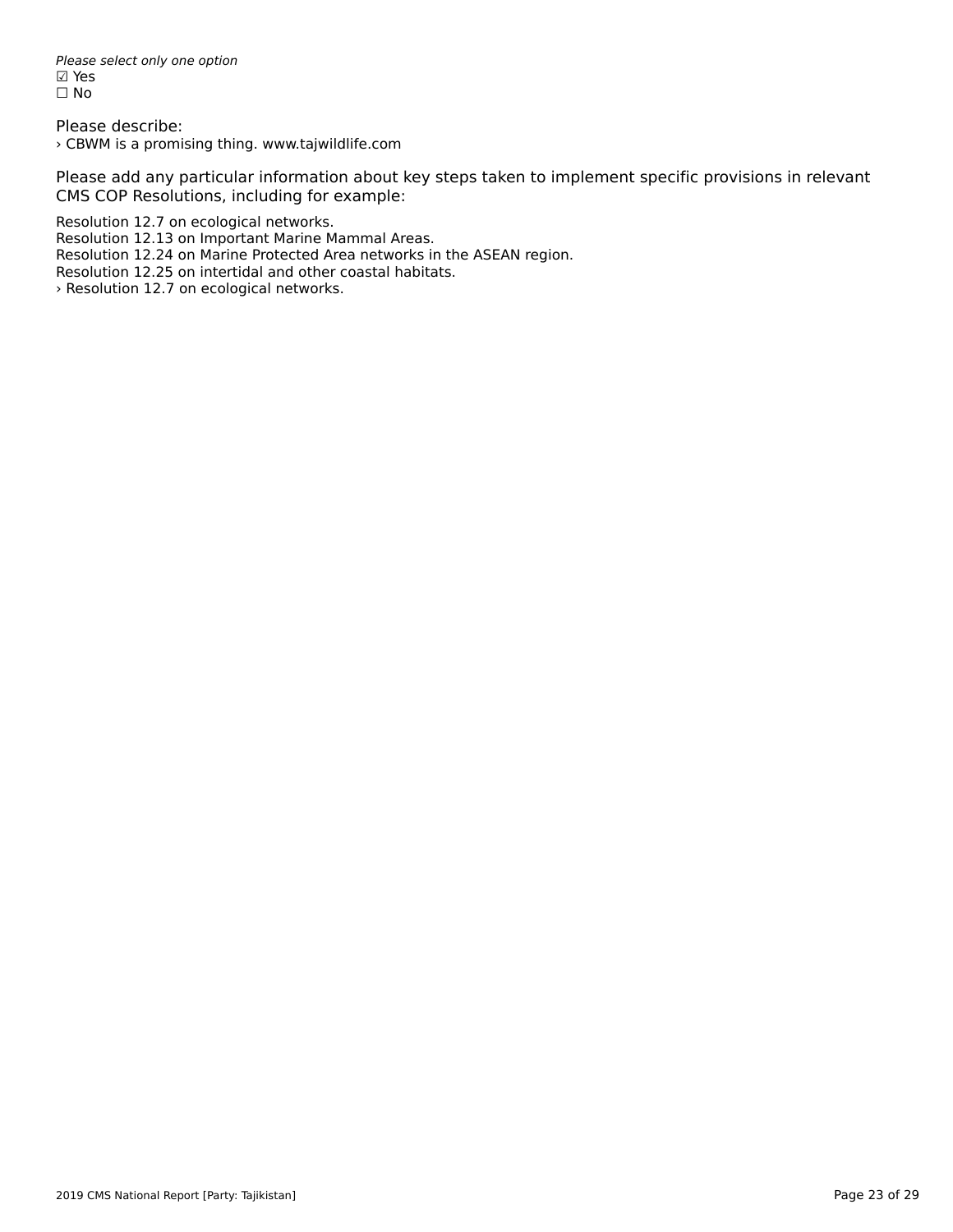# **XIV. Ecosystem Services**

(SPMS Target 11: Migratory species and their habitats which provide important ecosystem services are ה השומר ומודע האודט, ומודע האודט, ומודע האודע ומודע האודע ומודע האודע ומודע האודע ומודע האודע ומודע האודע וואס<br>,maintained at or restored to favourable conservation status, taking into account the needs of women indification at of restored to ravourable conservation status, taking<br>indigenous and local communities and the poor and vulnerable.)

Has any assessment of ecosystem services associated with migratory species (contributing to the achievement of SPMS Target 11) been undertaken in your country since the adoption of the SPMS in 2014? active verticite of 51 145 14<br>Please select only one option

rıease<br>□ Yes □ ies<br>□ Partly / in progress

☑ No

Please provide a short summary (including source references where applicable):

Please provide a short summary (including source references where applicable):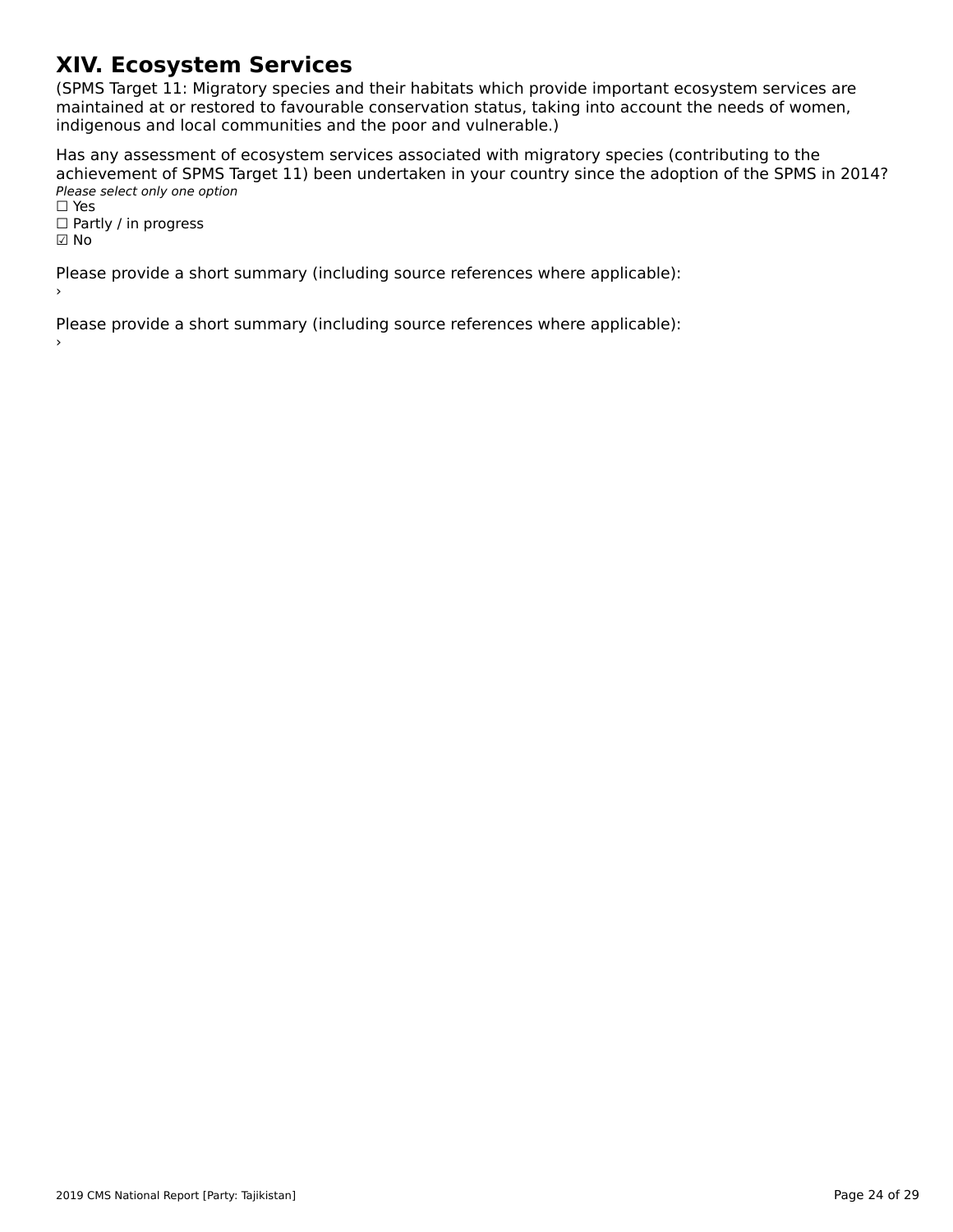# **XV. Safeguarding Genetic Diversity**

(SPMS Target 12: The genetic diversity of wild populations of migratory species is safeguarded, and strategies have been developed and implemented for minimizing genetic erosion.)

Are strategies of relevance to migratory species being developed or implemented to minimize genetic erosion of biodiversity in your country? ⊂1951911 of Broarversity<br>Please select only one option

 $\square$  Yes ☑ No

Please select the relevant strategies (select all that apply):

∩ Captive breeding

□ Captive breeding<br>□ Captive breeding and release

□ Captive breeding and<br>□ Gene typing research

□ Gene typing research<br>□ Reproductive material archives/repositories

☐ Other

›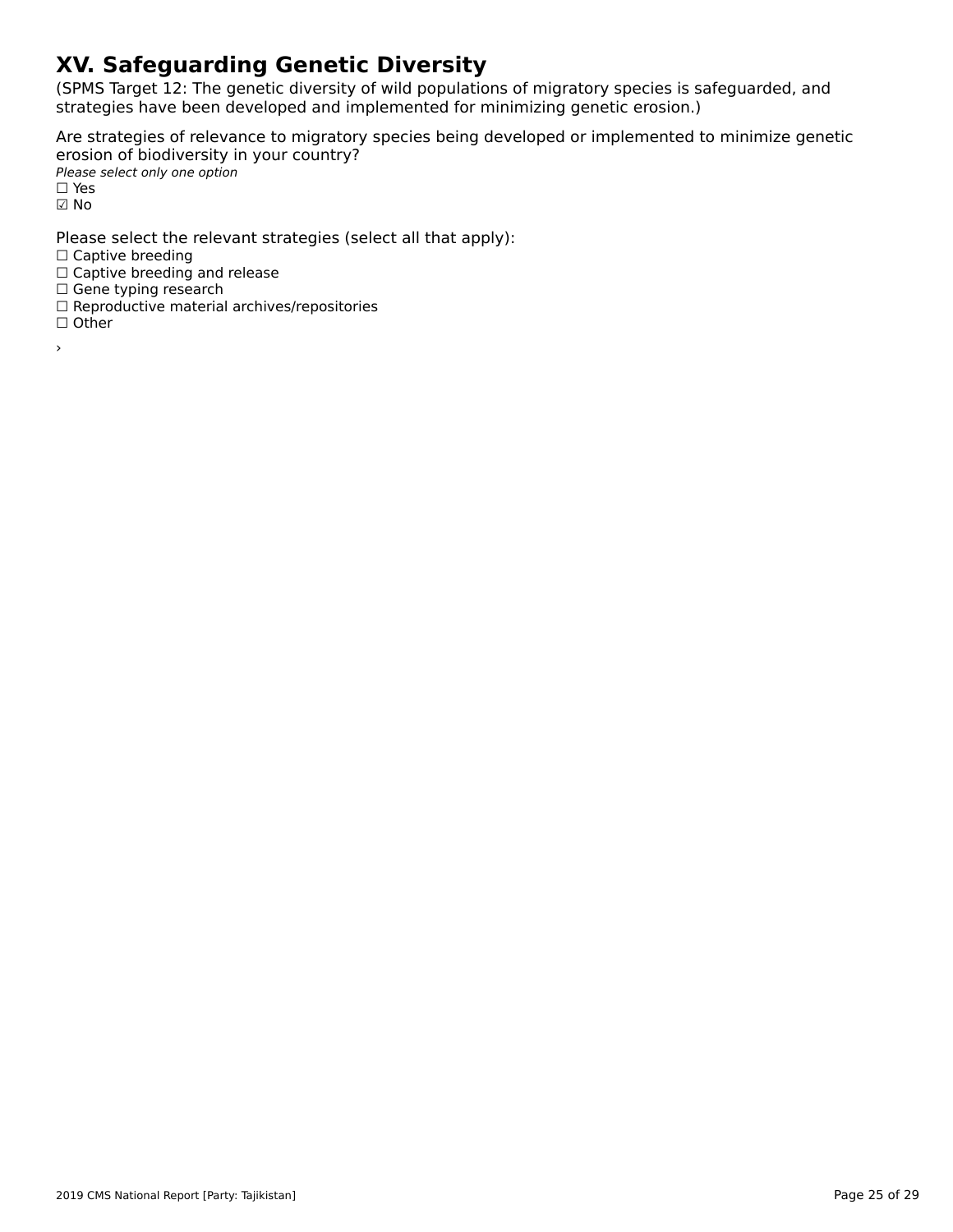# **XVI. National Biodiversity Strategies and Action Plans**

(SPMS Target 13: Priorities for effective conservation and management of migratory species, their habitats and migration systems have been included in the development and implementation of national biodiversity and imgradon systems have been included in the development and implementation or national biodiversi<br>strategies and action plans, with reference where relevant to CMS agreements and action plans and their implementation bodies.)

Are priorities for the conservation and management of migratory species, their habitats and migration systems explicitly addressed by your country's national biodiversity strategy or action plan? □ y seems exprently addit<br>Please select only one option  $\Box$  Yes

☑ No

a. Please provide a link to or attachment of the strategy/action plan

b. Please identify the elements in the plan/strategy that are particularly relevant to migratory species, and b. Frease identity the elements in the planystrategy that are provided.

c. Please add comments on the implementation of the strategy or action plan concerned.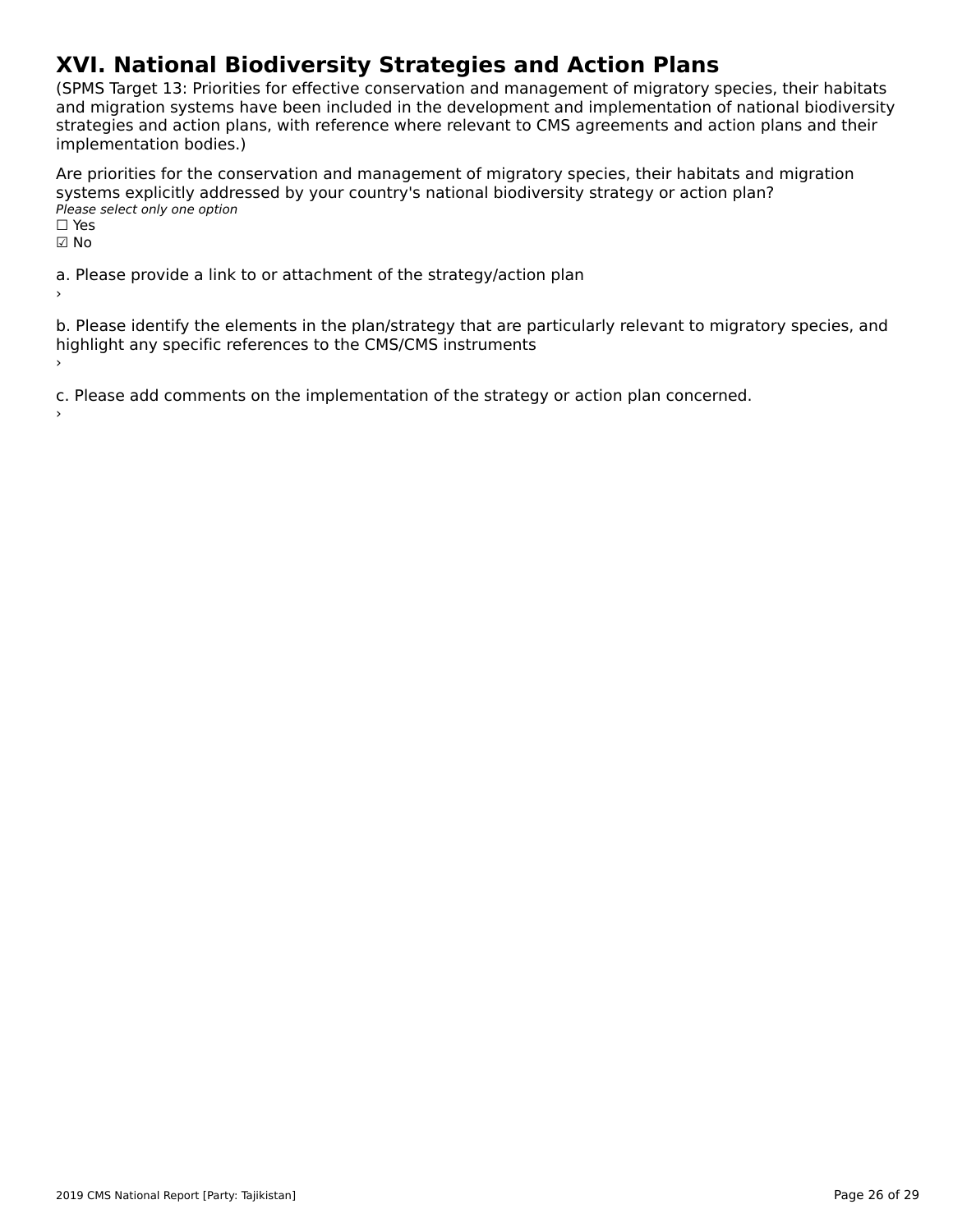#### **XVII. Traditional Knowledge, Innovations and Practices of Indigenous and Local CommunitiesIndigenous and Local Communities**

(SPMS Target 14: The traditional knowledge, innovations and practices of indigenous and local communities relevant for the conservation and sustainable use of migratory species, their habitats and migration<br>relevant for the conservation and sustainable use of migratory species, their habitats and migration relevant for the conservation and sustainable use of migratory species, their nabitats and migration<br>systems, and their customary sustainable use of biological resources, are respected, subject to national systems, and their customary sustainable use or biological resources, are respected, subject to hational<br>legislation and relevant international obligations, with the full and effective participation of indigenous and<br>legis local connectivities, thereby continuumy to the layou and conservation status of migratory species and the ecological connectivity and resilience of their habitats.)

Have actions been taken in your country to foster consideration for the traditional knowledge, innovations and practices of indigenous and local communities that are relevant for the conservation and sustainable use of migratory species, their habitats and migration systems?

ase of migratory specie<br>Please select only one option

- □ ies<br>☑ Partly / in some areas
- ⊠ rai<br>□ No
- □ Not applicable

Have actions been taken in your country to foster effective participation of indigenous and local communities in the conservation and sustainable use of migratory species, their habitats and migration systems?systems?

Please select only one option ☐ Yes

- $\square$  Yes □ ies<br>☑ Partly / in some areas
- 
- □ Not applicable

If 'yes' or 'partly/in some areas' to either of the preceding two questions, please select which actions have

- been taken.<br>(select all that apply)
- (select all that apply)<br>□ Research & documentation
- □ Research & documenta<br>☑ Engagement initiatives
- ☐ Formal recognition of rights
- □ Torman recognition or rights<br>□ Inclusion in governance mechanisms
- ☑ Management strategies & programmes that integrate traditional and indigenous interests
- ☐ Other›

Please add comments on the implementation of the actions concerned. I idead duct comments on the imple-<br>> only a very small progress was made

How would you rank progress since the previous report in your country to achieving Target 14 of the

Strategic Plan for Migratory Species (see text above)?

Please select one option:

∩ease select one option<br>Please select only one option

 $\boxtimes$  1. Little or no progress

- ☐ 2. Some progress but more work is needed
- $\square$  2. Some progress but more work is ne<br> $\square$  3. Positive advances have been made

☐ 4. Target substantially achieved (traditional knowledge is fully respected and there is effective participation from communities)

Please add comments on the progress made (where applicable).

> only a very small progress was made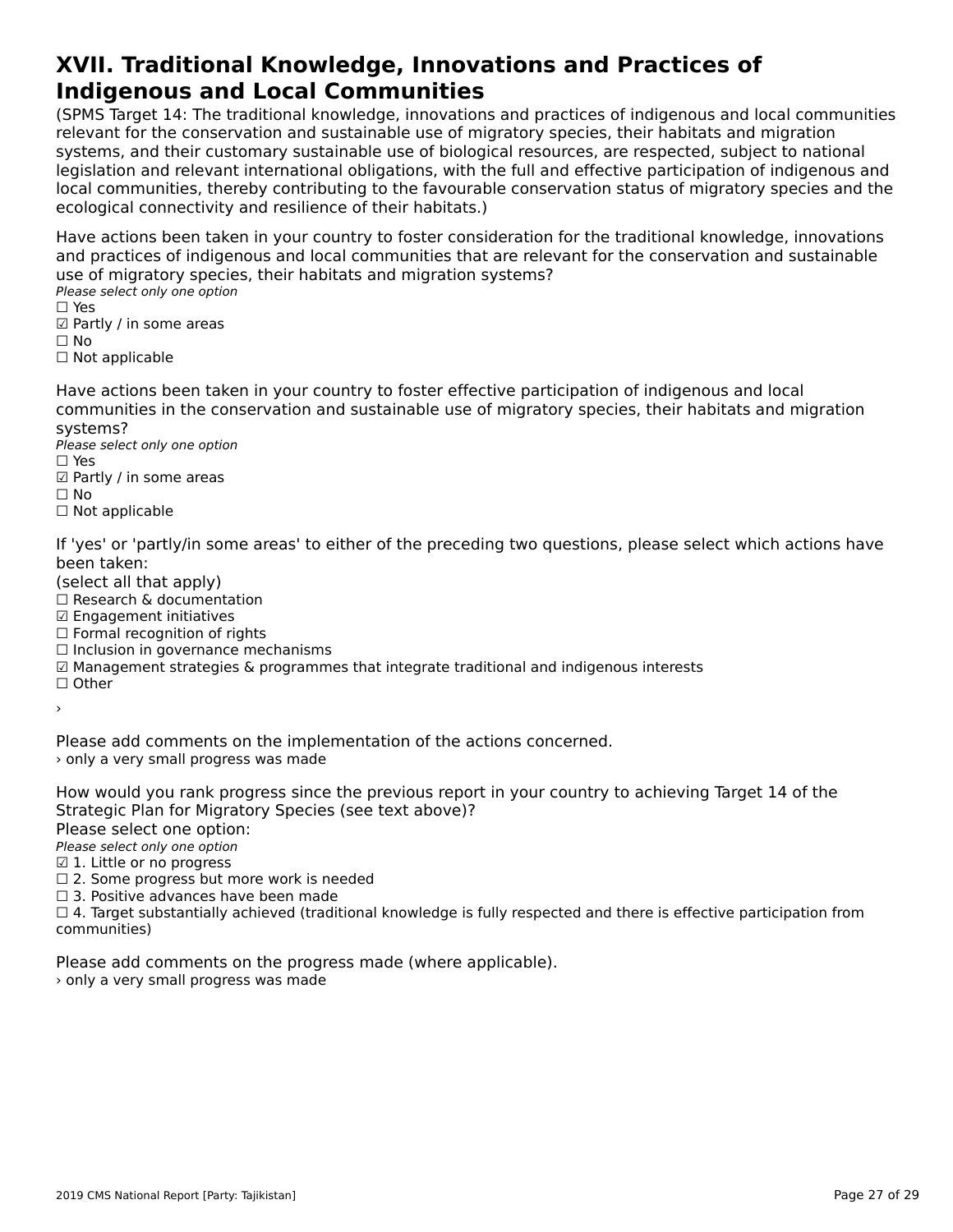# **XVIII. Knowledge, Data and Capacity-Building**

(SPMS Target 15: The science base, information, training, awareness, understanding and technologies ודה ומו הוירוס, anyet ו- the science base, information, training, awareness, understanding and technologies<br>relating to migratory species, their habitats and migration systems, their value, functioning, status and relating to migratory species, their habitats and migration systems, their value, functioning, status and<br>trends, and the consequences of their loss, are improved, widely shared and transferred, and effectively applied.)

In the current reporting period, which steps taken in your country have contributed to the achievement of answers given in Section V concerning Space in Section V concerning Space Section V concerning Space in the state of the Section V concerning Space in Section V concerning Space in Section V concerning Space in Section V c answers given in Section V concerning SPMS Target 1 on awareness)

- (select all that apply)
- (SCICCC difference apply)<br>□ Education campaigns in schools
- ☑ Public awareness campaigns ☐ Capacity building
- $\Box$  Capacity building
- ☑ Knowledge and data-sharing initiatives
- ⊠ Knowledge and data-sharing initiativ<br>□ Capacity assessments/gap analyses
- □ Capacity assessments/yap anaryses<br>□ Agreements at policy level on research priorities
- □ Agreements at policy is<br>□ Other (please specify):
- 

☐ No steps have been taken

#### **Please describe the contribution these steps have made towards achieving the results defined in Target 15:**

- **Education campaigns in schools** ›
- **Public awareness campaigns**

› meetings with village people and presentation / in the school / universities

### **Capacity building**

**Knowledge and data-sharing initiatives**

› meetings with village people and presentation / in the school / universities

### **Capacity assessments/gap analyses** ›

### **Agreements at policy level on research priorities** ›

#### **Other**

›

What assistance (if any) does your country require in order to build sufficient capacity to implement its<br>shlingtions under the CMS and relevant Baselutions of the COP? obligations under the CMS and relevant Resolutions of the COP?

- (select all that apply)
- ☐ Funding support
- ☑ Technical assistance
- ⊠ाechilical assistance<br>□ Education/training/mentoring
- □ Luucation/training/mento<br>□ Other skills development
- □ Other skills development<br>☑ Provision of equipment or materials
- $□$  Exchange of information & know-how
- ☑ Research & innovation
- ☐ Mobilizing volunteer effort (e.g. citizen science)
- ☐ Other
- ›